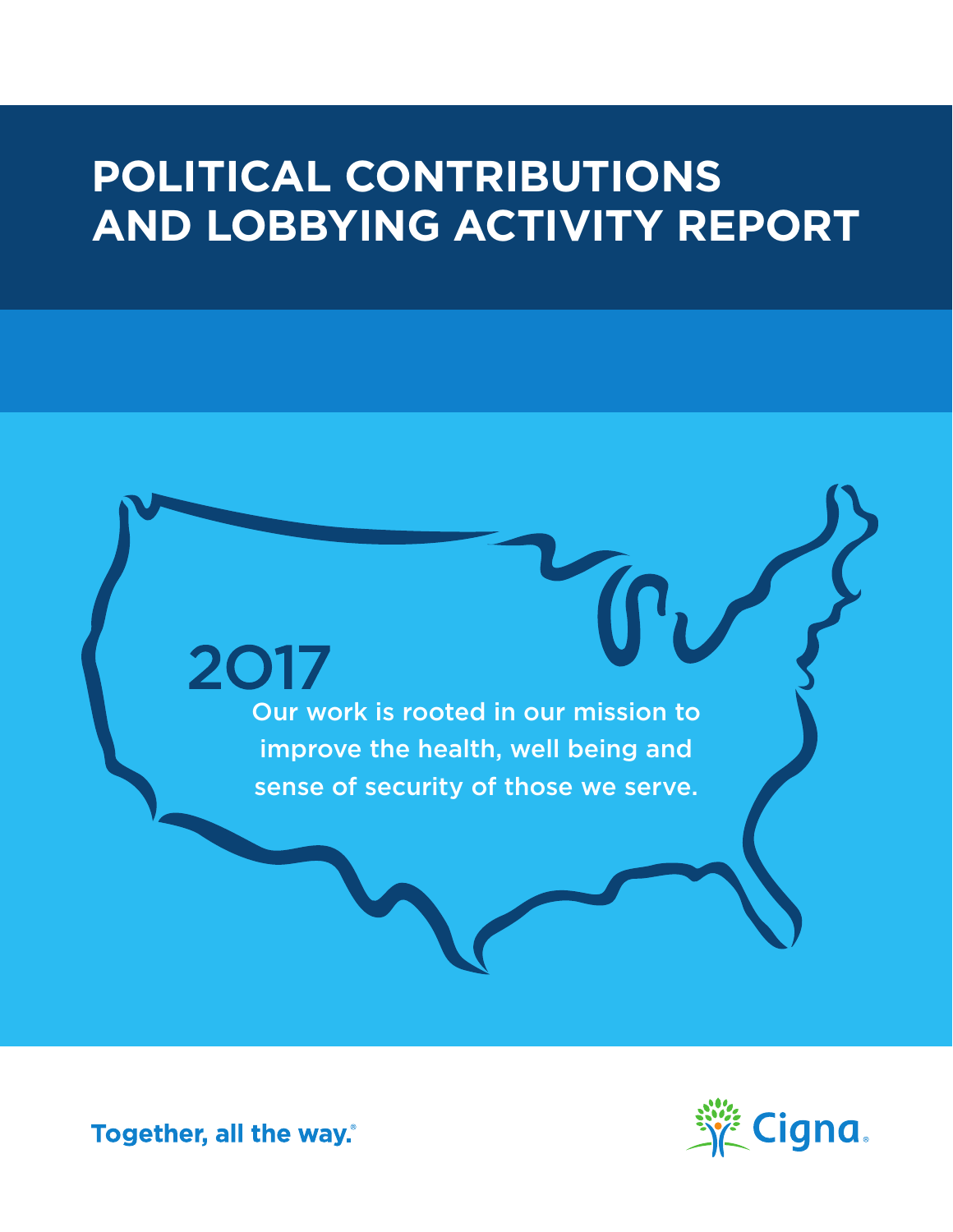

David M. Cordani President and Chief Executive Officer

At Cigna, a global health service company with more than 95 million customer relationships worldwide, we're proud of our ongoing mission to help improve the health, well-being and sense of security of those we serve. We strive to embody this mission every day through a global workforce that embraces its collective role as champions for our customers and communities.

Global market forces such as aging populations, increases in chronic disease, rapid technological innovation and a disruptive regulatory and legislative environment have great impact on the health care ecosystem and, as a result, individual consumers of health care services are eager for simplified access to personalized, affordable care and wellness solutions. Through localized benefits and services, Cigna is delivering greater choice, as well as supporting our customers with their actions and decision making.

Beyond supporting our customers, we take an active, convening role in building communities of health, alongside our employer and provider partners. Cigna is committed to addressing the dynamic health care environment, and evolving needs of our customers, through active, principle-based, non-partisan engagement with government officials in Washington D.C. as well as at the state and local level.

In this report you will also find the 2017 annual report of the Cigna Political Action Committee (CignaPAC), which provides insight into how our mission and strategy guide our constructive engagement in the public policy dialogue. Cigna is committed to transparency regarding these activities and is providing this report to communicate openly with our shareholders.

Our approach to delivering on our strategy of Go Deeper, Go Local, Go Beyond differentiates Cigna in the marketplace and focuses our efforts on ongoing innovation, and remaining committed to being a collaborative, trusted partner of choice. Cigna will continue to invest in future growth and capabilities in support of our customers, clients, partners and communities around the globe.

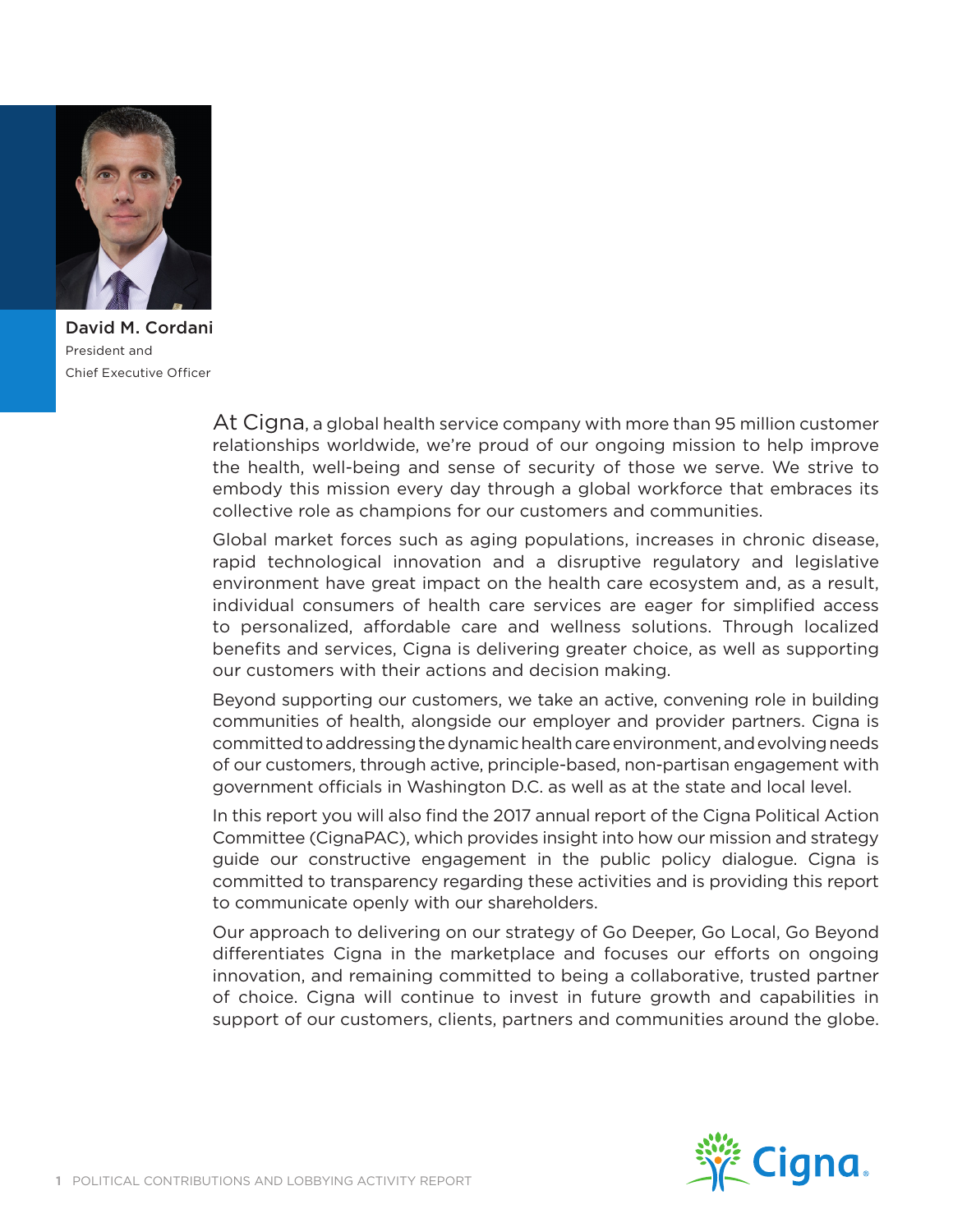#### **Overview and Governance**

Cigna takes its engagement in the legislative, regulatory and public policy areas very seriously, approaching all our efforts with care and integrity. There are two major components of Cigna's political activity: (1) political contributions and (2) lobbying efforts. This report is organized to provide information on both of these activities.

As Cigna engages in political activity, it adheres to strict governance standards designed to ensure alignment with Cigna's mission and strategic goals. All political contributions that are made directly by the Company must be made in accordance with Cigna's Political Contributions policy, which requires, among other things, oversight of decisions at the highest corporate level. Political contributions that are made through CignaPAC are reviewed and approved by the CignaPAC board, comprised of executivelevel Cigna leadership, and in accordance with the CignaPAC Contribution Guidelines.

With respect to the Company's lobbying activities, the Vice President of Global Public Policy and Federal Government Affairs and the Vice President of State Government Affairs report directly to the General Counsel and review lobbying efforts with Cigna's enterprise leadership, including the Chief Executive Officer, on a regular basis. Additionally, all memberships in trade associations are reviewed by the General Counsel and the Chief Executive Officer.

The Company also maintains an Enterprise Risk Management function. This companywide initiative involves the Board (and its committees), Cigna's management, Cigna's Chief Risk Officer and General Auditor, and Cigna's internal audit function. Together, they work in an integrated effort to (1) identify, assess, prioritize and monitor (as each of their roles dictates) a broad range of risks (e.g., financial, operational, business, compliance, reputational, governance and managerial), and (2) formulate and execute plans to monitor and, to the extent possible, mitigate the effect of those risks.

Within this enterprise risk framework, the Corporate Governance Committee of Cigna's Board of Directors has oversight of and evaluates any material financial, legal, reputational or other risks associated with Cigna's corporate political spending and lobbying activities. In addition, the Corporate Governance Committee biannually reviews compliance with Cigna's Political Contributions policy, including the contributions made under that policy by the Company during the previous year, and annually reviews lobbying expenses and trade association memberships.

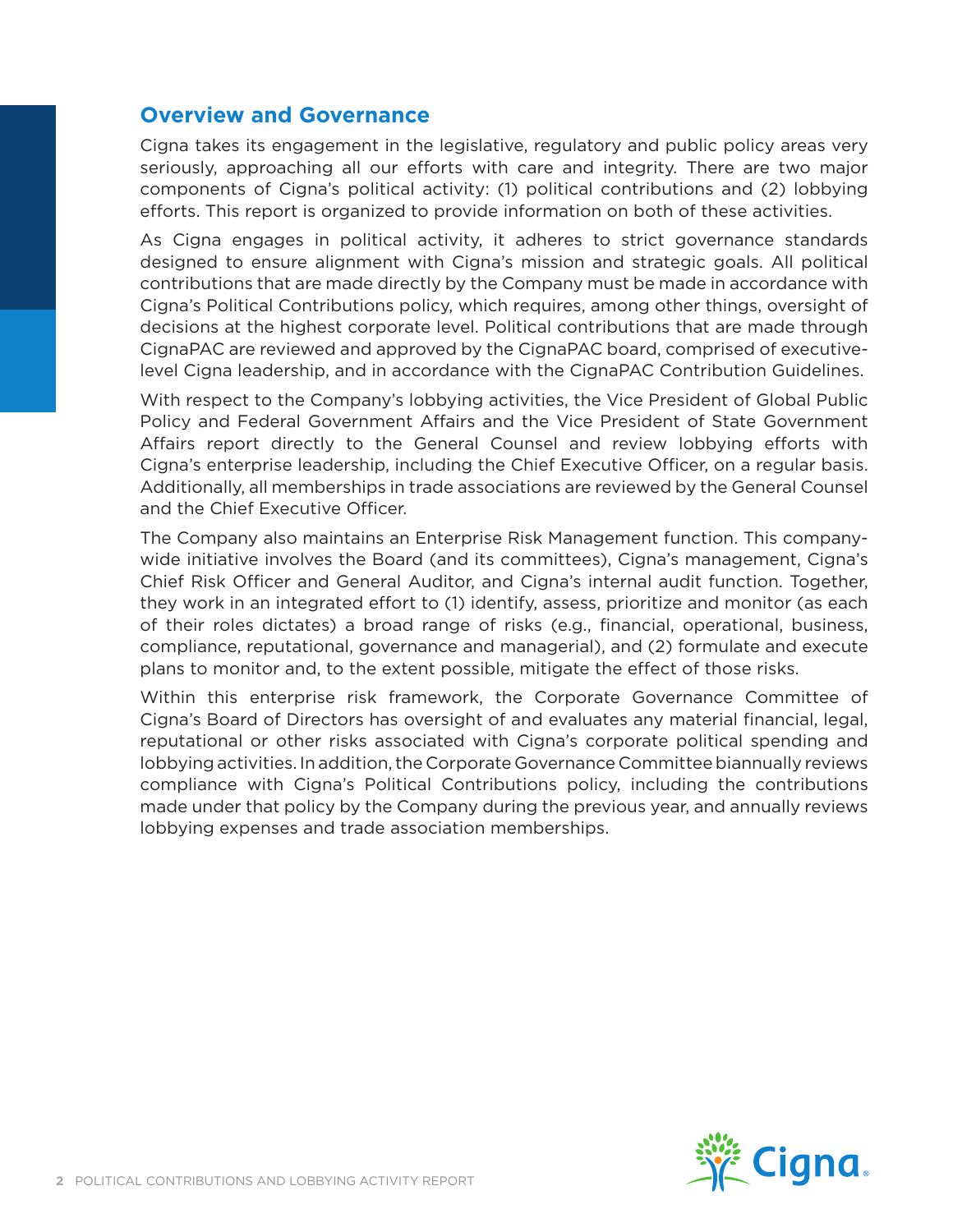# **Political Contributions**

Cigna regularly supports federal, state and local officials, candidates, parties and other politically oriented groups and organizations that the Company believes can advance its mission, business objectives and goals, including principles or issues that support Cigna's vision for a sustainable health care system. As Cigna considers making political contributions, it is always guided by the Company's strategy and mission, demonstrating an eagerness to work with officials of various political and philosophical beliefs and without regard for the private political preferences of its executives.

Contributions attributable to Cigna are made in two ways: (1) Corporate contributions and (2) through CignaPAC. Cigna has strict standards in place governing its political giving activity, and all its contributions are made in accordance with applicable state and federal laws. In addition, the Company keeps the work of the CignaPAC separate from other Company giving. Accordingly, this section of the report provides information specific to Cigna's direct corporate contributions, and we have attached a copy of the 2017 CignaPAC report for information regarding contributions made through CignaPAC.

#### **Corporate Contributions**

In 2017, Cigna made the following non-CignaPAC corporate contributions to support our advocacy efforts.

|                                             | <b>Party</b> | <b>Amount</b> |
|---------------------------------------------|--------------|---------------|
| <b>Democratic Governors Association</b>     |              | \$100,000     |
| <b>Republican Governors Association</b>     |              | \$100,000     |
| Democratic Attorneys General<br>Association |              | \$50,000      |
| Republican Attorneys General<br>Association |              | \$50,000      |

In certain states, corporations are permitted to contribute to state election campaigns. The Cigna Political Contributions policy authorizes the use of corporate funds for state contributions on an exception-only basis, requiring the express approval of the General Counsel of the Company after consultation with the Chief Executive Officer.

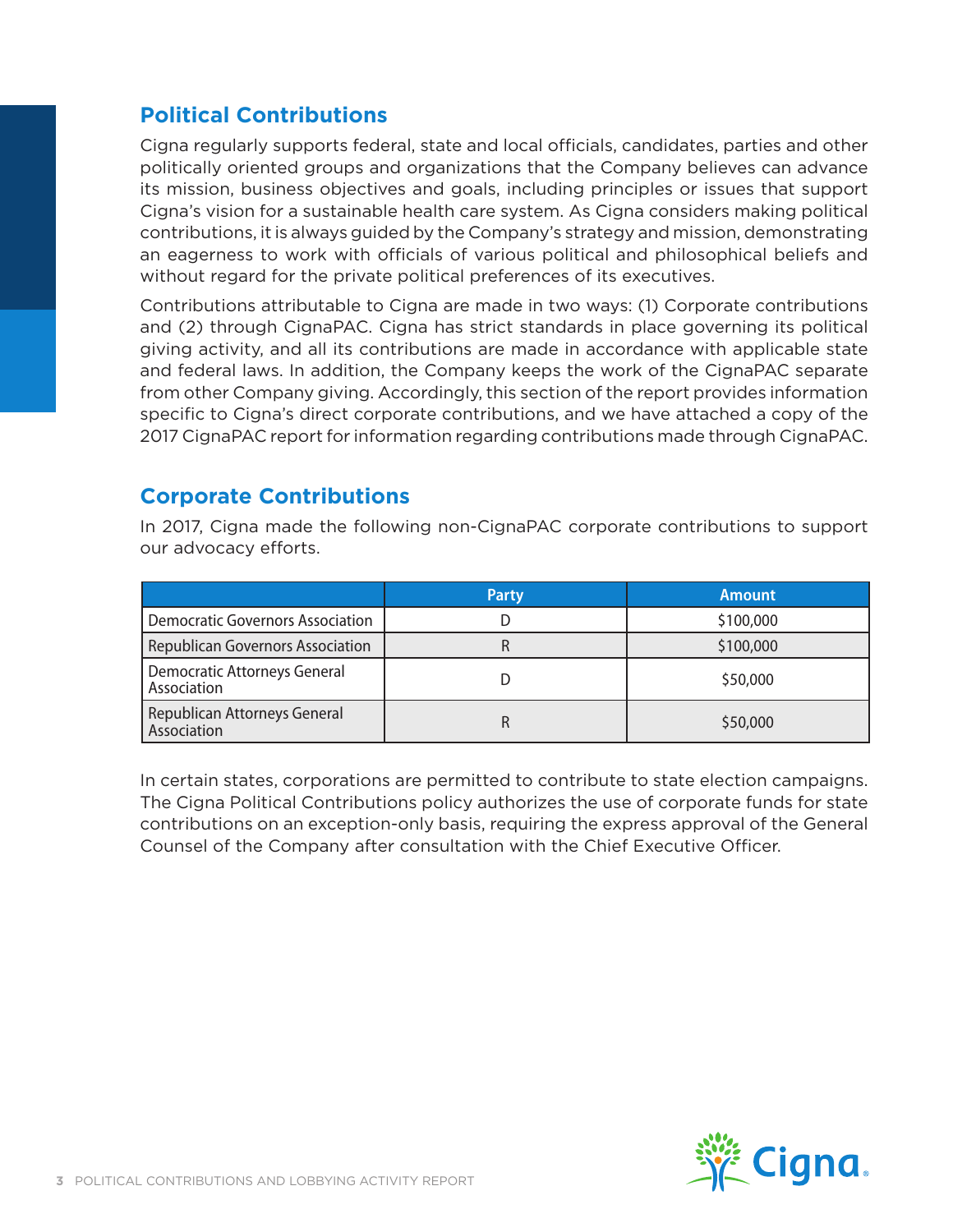Cigna contributed to the election campaigns of the following candidates and political organizations in California.

| <b>Candidate</b>                   | <b>Party</b> | <b>Amount</b> |
|------------------------------------|--------------|---------------|
| Attorney General Xavier Becerra    | D            | \$2,000       |
| <b>Senator Toni Atkins</b>         | D            | \$3,000       |
| Assemblyman Jim Wood               | D            | \$2,000       |
| Senator Ed Hernandez               | D            | \$2,000       |
| Assemblywoman Autumn Burke         | D            | \$1,000       |
| Assemblyman Evan Low               | D            | \$1,000       |
| Assemblywoman Jacqui Irwin         | D            | \$1,000       |
| Senator Ben Allen                  | D            | \$1,000       |
| <b>Senator Steven Bradford</b>     | D            | \$1,000       |
| <b>Senator Bill Dodd</b>           | D            | \$1,000       |
| <b>Senator Holly Mitchell</b>      | D            | \$1,000       |
| Senator Josh Newman                | D            | \$1,000       |
| Senator Anthony Portantino         | D            | \$1,000       |
| <b>Senator Richard Roth</b>        | D            | \$1,000       |
| <b>Senator Nancy Skinner</b>       | D            | \$1,000       |
| Assemblywoman Cecilia Aguiar-Curry | D            | \$1,000       |
| Assemblyman Marc Berman            | D            | \$1,000       |
| Assemblyman Rob Bonta              | D            | \$1,000       |
| Assemblyman David Chiu             | D            | \$1,000       |
| Assemblyman Matt Dababneh          | D            | \$1,000       |
| Assemblywoman Susan Eggman         | D            | \$1,000       |
| Assemblywoman Laura Friedman       | D            | \$1,000       |
| Assemblywoman Cristina Garcia      | D            | \$1,000       |
| Assemblyman Todd Gloria            | D            | \$1,000       |
| Assemblyman Tim Grayson            | D            | \$1,000       |
| Assemblywoman Blanca Rubio         | D            | \$1,000       |
| Assemblyman Miguel Santiago        | D            | \$1,000       |

| <b>Other political organizations</b>       | <b>Party</b> | <b>Amount</b> |
|--------------------------------------------|--------------|---------------|
| California Democratic Party                |              | \$5,000       |
| Californians for Jobs and a Strong Economy |              | \$5,000       |
| California Republican Party                |              | \$5,000       |

Cigna also contributed \$30,000 to the Californians Against State Government Run Health Care ballot measure. Cigna did not make any independent expenditures in 2017.

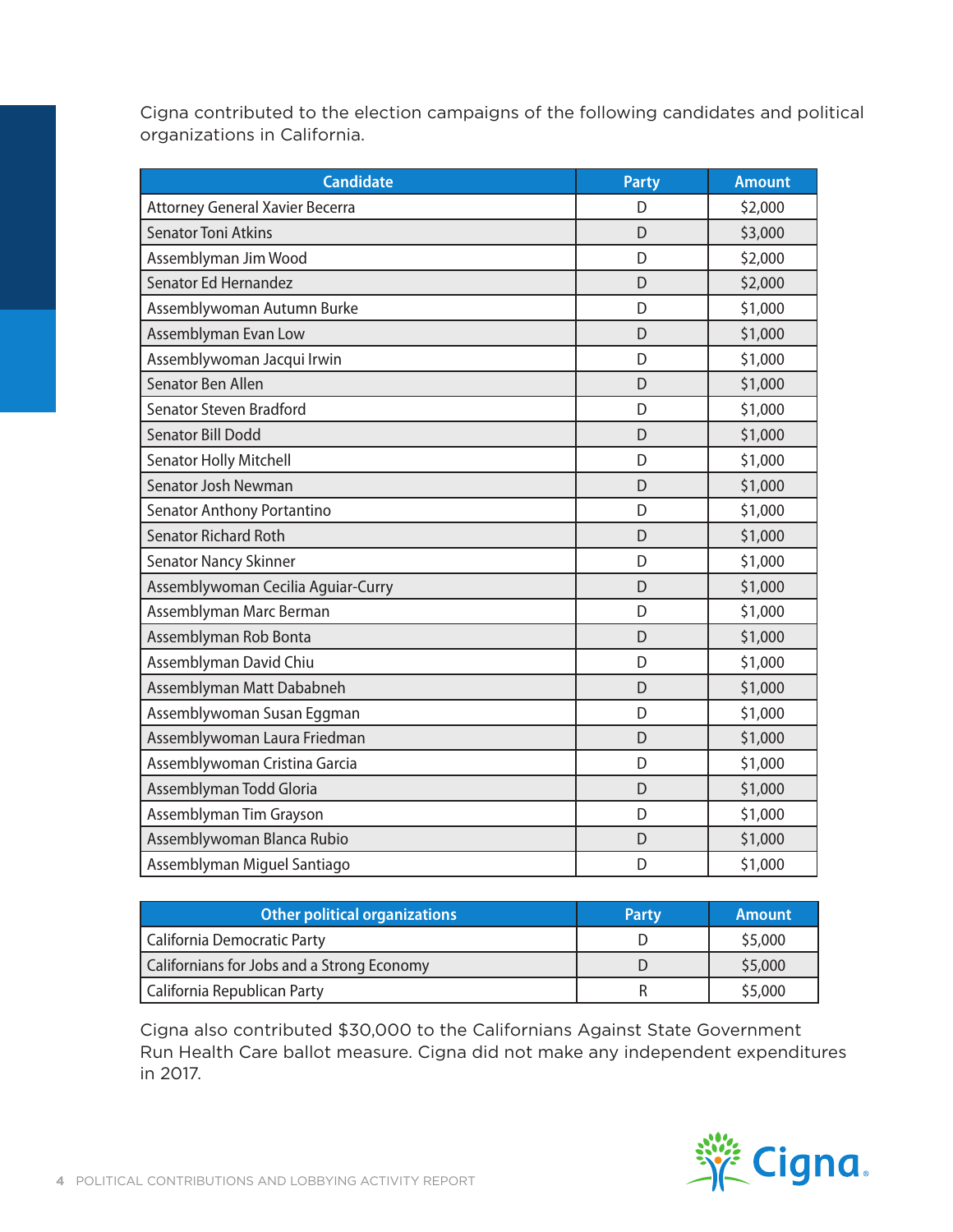# **Sustained Lobbying Activity and Priorities**

Cigna engages in lobbying activity to support its position on public policy issues within federal and state political, legislative and regulatory environments. The Company uses both internal and external resources at the federal and state levels, including memberships in trade associations.

In 2017, Cigna focused its lobbying efforts on advancing public policies in support of our global business and our clients' and customers' needs and interests. Such policies include increasing access to affordable health care; incentives and information to drive better health care and value-based buying decisions; and marketplace competition to afford consumers a wide range of choices to meet their unique health care needs.

A crucial part of our lobbying efforts is sharing the work we do to create a more sustainable health care system by partnering with customer, physician and broker partners. We continue to work toward our goal to deliver 90% of payments through value-based arrangements and 50% of payments through alternative payment models by the end of 2018. Cigna is a leader in the volume-to-value transition and is wellpositioned to provide meaningful insight to policymakers as they seek to improve and expand value-based care.

Cigna has also participated in efforts to maintain the stability of the Medicare Advantage program, on behalf of the 19 million seniors who value the high-quality coverage they receive. Federal Government Affairs also engaged on fiscal matters, tax policies related to health care, trade policy and health care information technology matters.

Cigna also engages in the states and at the National Association of Insurance Commissioners (NAIC). The NAIC is a state-based, standard-setting organization, whose membership consists of regulators from the 50 states, the District of Columbia and five U.S. territories. The NAIC, which has been coordinating regulatory activity among the states and territories for more than 100 years, is a valuable forum for us to advocate on a number of priority issues that influence the sustainability of competitive insurance markets.

## **Trade Association Memberships**

Cigna views its memberships in trade associations as an extension of its internal and sustained lobbying efforts. While Cigna recognizes that many of the groups it participates in have broad memberships with sometimes differing views, the Company believes that such organizations can encourage dialogue on important policy issues, ultimately helping to move issues forward. Cigna also believes that to be effective and informed, it is important to be exposed to many differing perspectives, whether we agree on all points, the ultimate solutions, or the appropriate pathway to pursue on a wide variety of issues. Active participation in industry-related trade associations is critical in shaping Cigna's response to legislative changes.

Because of this breadth and depth of views on key health care issues, Cigna believes memberships in these organizations are generally consistent with the Company's interests, including those of its shareholders and customers.

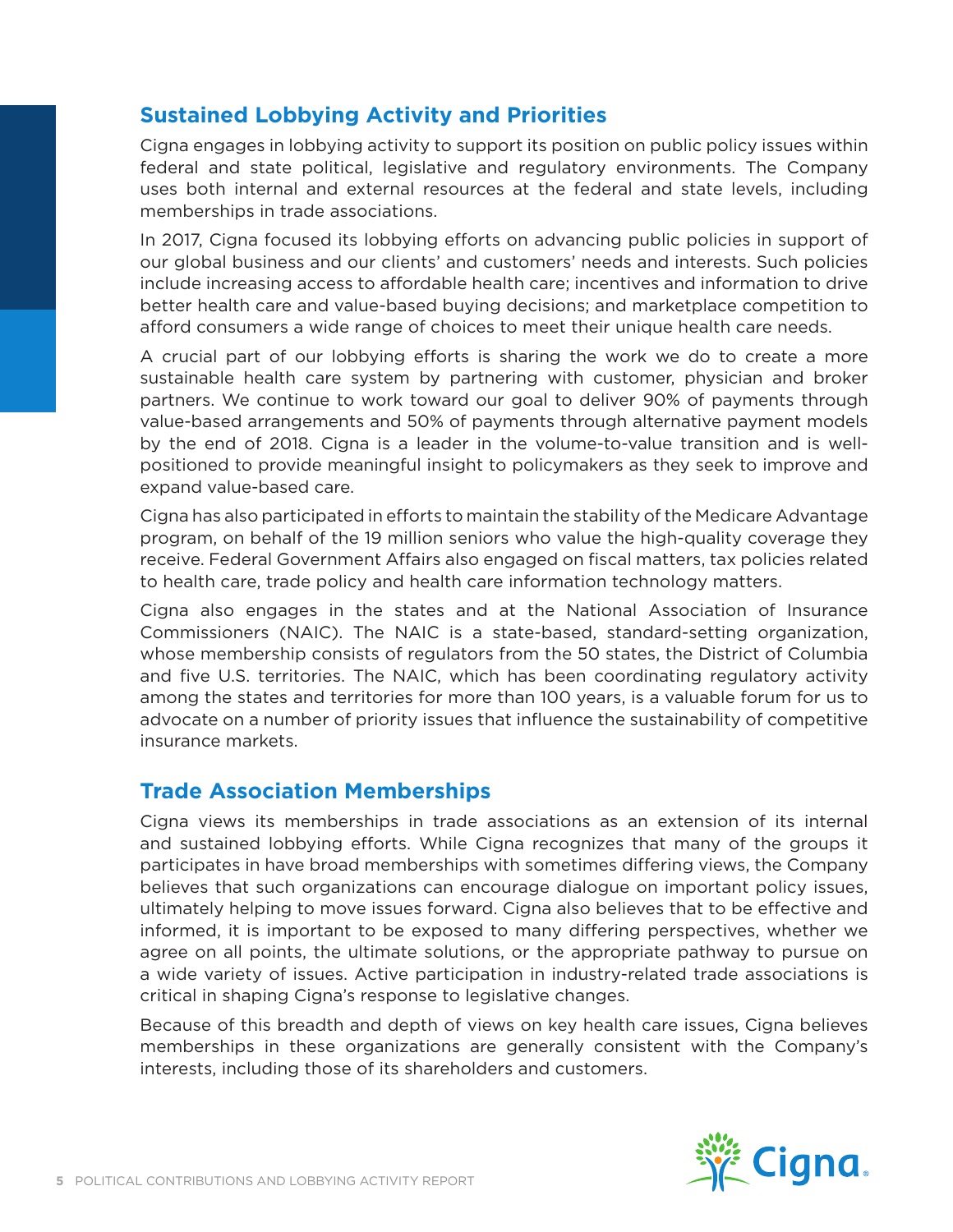In addition to trade associations, Cigna also may participate in coalitions or other affinity groups with common interests. The Company relies on these industry trade associations and other business organizations to address issues relevant to Cigna and/or its clients and to provide educational and other benefits. Cigna evaluates the benefits of membership in any particular trade or business organization by considering a number of factors, including:

- **›** Breadth and relevance of issues they cover.
- **›** Composition of membership.
- **›** Effectiveness in communicating and advocating issues.

Certain dues paid to these organizations may be used to support federal lobbying activity.

In 2017, Cigna belonged to the following industry trade associations with more than \$50,000 in annual dues:

| <b>Trade association</b>                                              | <b>Dues paid</b><br>in 2017* | <b>Portion allocated</b><br>to nondeductible<br>lobbying expense |
|-----------------------------------------------------------------------|------------------------------|------------------------------------------------------------------|
| Alliance to Fight the 40                                              | \$220,000                    | 100%                                                             |
| America's Health Insurance Plans                                      | \$1,245,852                  | 52.4%                                                            |
| Association of Behavioral Health & Wellness                           | \$90,860                     | 11.23%                                                           |
| Association of California Life & Health<br><b>Insurance Companies</b> | \$112,900                    | 7%                                                               |
| The Business Roundtable                                               | \$255,000                    | 44%                                                              |
| <b>Connecticut Association of Health Plans</b>                        | \$115,293                    | 61%                                                              |
| <b>Florida Association of Health Plans</b>                            | \$100,000                    | 18%                                                              |
| <b>National Association of Dental Plans</b>                           | \$68,900                     | 25.2%                                                            |
| New Jersey Association of Health Plans                                | \$113,000                    | 21%                                                              |
| <b>Pharmaceutical Care Management Association</b>                     | \$500,000                    | 22.8%                                                            |
| <b>Texas Association of Health Plans</b>                              | \$50,000                     | 30%                                                              |
| U.S. Chamber of Commerce                                              | \$175,000                    | 25%                                                              |
| Virginia Association of Health Plans                                  | \$75,266                     | 20%                                                              |

\* This includes any special assessments paid to the trade association for this year.

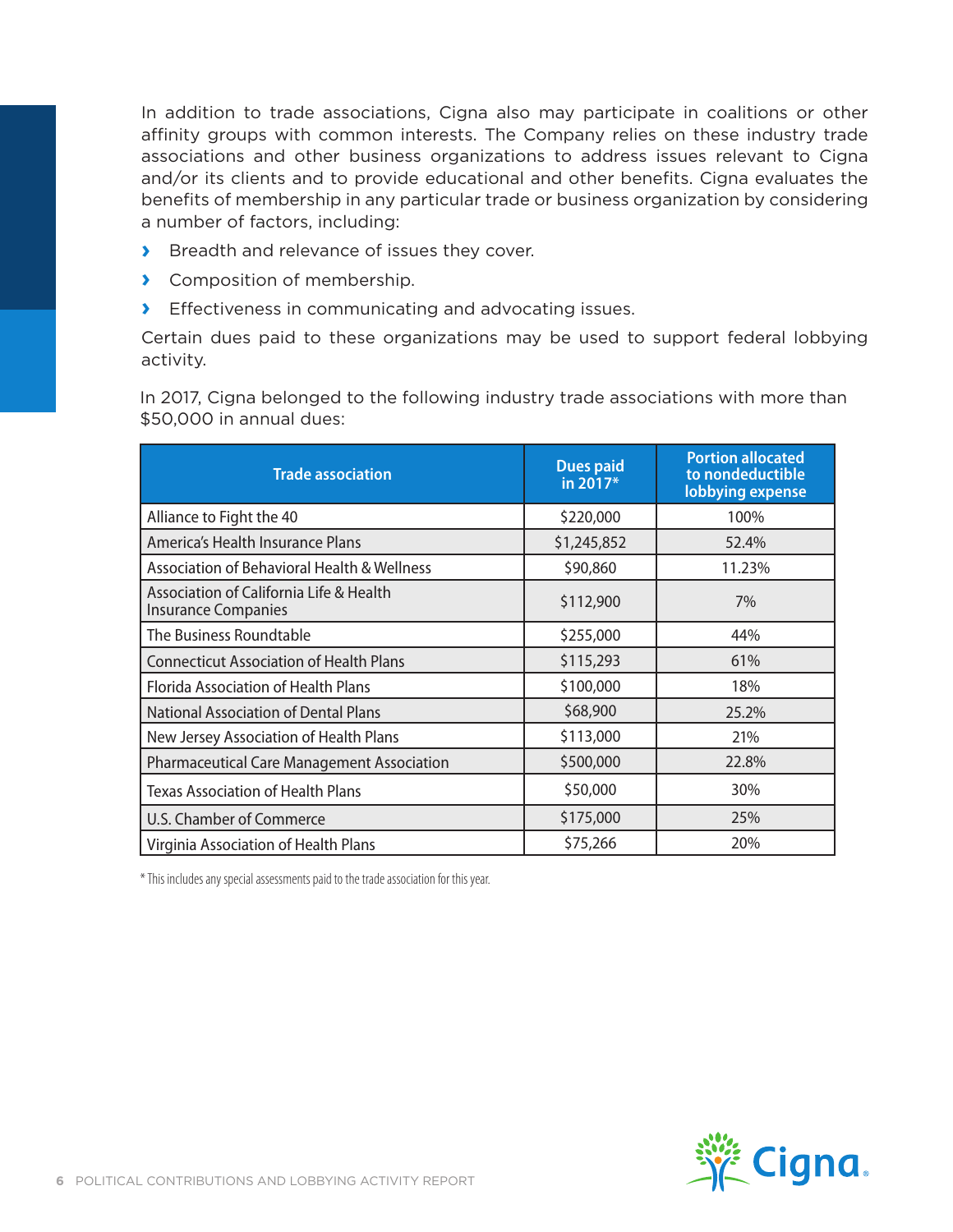# **CIGNAPAC REPORT**

# 2O17

## **About CignaPAC**

CignaPAC is Cigna's political action committee, a separate, segregated fund established and operated by Cigna, that is funded entirely by voluntary contributions from eligible employees and regulated by federal and/or state governments. The CignaPAC financially supports the election campaigns of candidates who share our views on policy issues, represent areas of geographic importance or meet other criteria deemed appropriate by the CignaPAC Board of Directors. The CignaPAC also engages in the process by supporting national and state party committees, as well as other political action committees and organizations.

The CignaPAC's contribution strategy is values-based and nonpartisan. Through CignaPAC, Cigna employees are able to stand together as a strong, unified voice, contributing to public debates on issues critical to our business, customers and our country.

The CignaPAC is committed to transparency regarding its activities. Cigna obeys all laws in promoting its positions to government authorities, and all contributions made by CignaPAC comply with all applicable campaign finance regulations.

#### **Board Oversight**

CignaPAC is governed by the CignaPAC Board of Directors, which oversees contributions made with CignaPAC funds. CignaPAC has also established a separate but related state political action committee in New York, and it is referenced collectively in this report as the CignaPAC. CignaPAC makes political contributions on behalf of Cigna's business interests pursuant to the approval process for CignaPAC contributions and in accordance with the CignaPAC Articles of Organization.

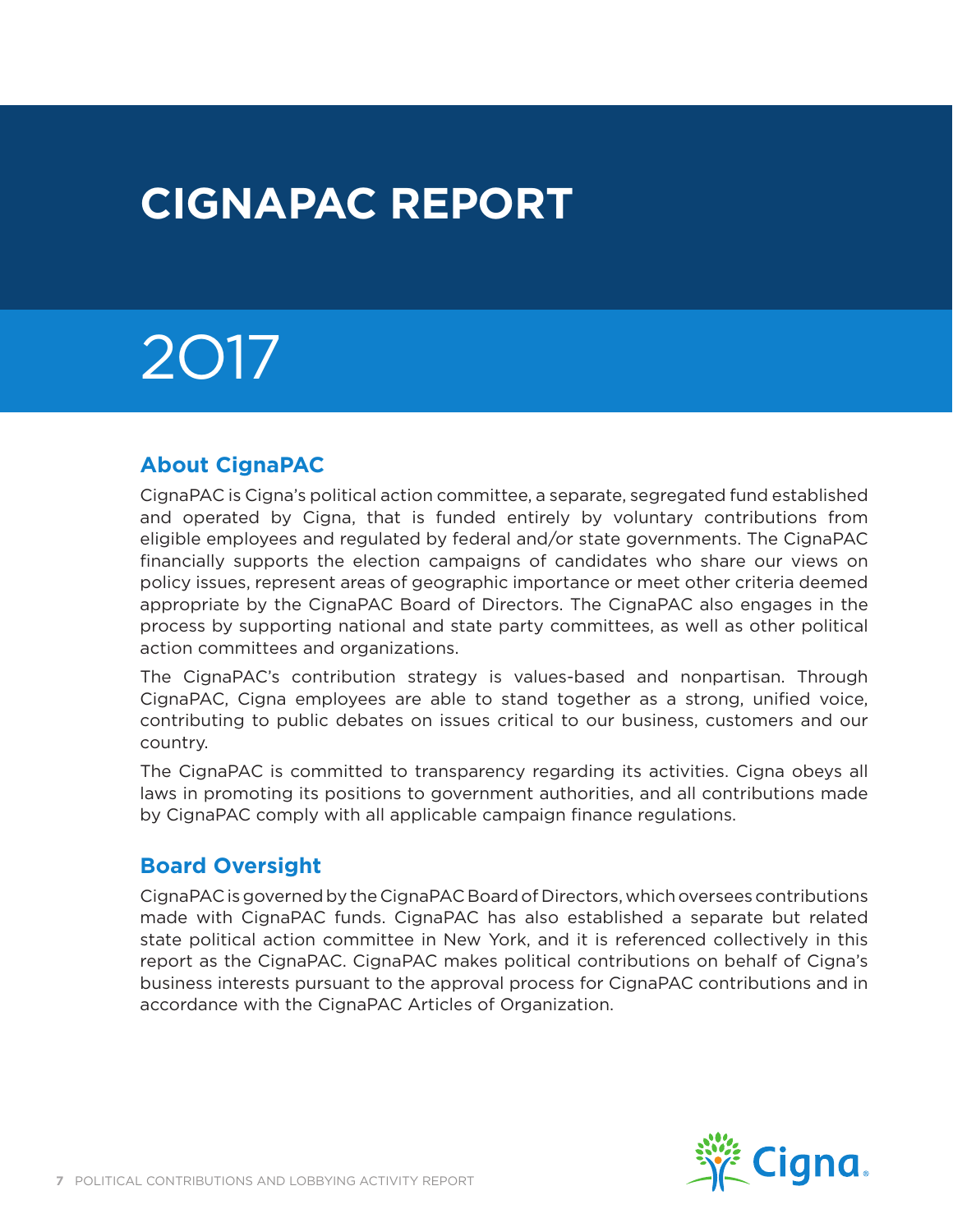# **CignaPAC Contribution Strategy**

CignaPAC directs contributions to candidates based on a variety of criteria, such as:

- **›** Voting records on key issues of business concern.
- **›** Committee assignments and leadership positions.
- **›** Geographic concentration of Cigna employees in a district or state.
- **›** Candidates' views on specific or emerging business issue(s).
- **›** Candidates' viability.

Contributions to state candidates are concentrated in key business states as determined by market share, health plan customer base and business revenues. Contributions are made to campaigns or initiatives consistent with Cigna's mission.

Party affiliation does not determine support. CignaPAC will support challengers over incumbents if incumbents regularly support legislation inconsistent with Cigna positions. CignaPAC does not participate in presidential primary or general election contests.

Proposed CignaPAC contributions are reviewed in advance and approved by the CignaPAC Board.

Set forth on the following pages are the political contributions made by CignaPAC in 2017.

### **Federal Level Contributions**

| <b>First name</b> | <b>Last name</b> | <b>State</b> | <b>Party</b> | <b>Amount</b> |
|-------------------|------------------|--------------|--------------|---------------|
| Joseph            | <b>Barton</b>    | TX           | R            | \$1,000       |
| Amerish           | <b>Bera</b>      | CA           | D            | \$2,500       |
| Gus               | <b>Bilirakis</b> | FL           | R            | \$1,000       |
| Michael           | Bishop           | MI           | $\mathsf{R}$ | \$5,000       |
| Earl              | Blumenauer       | <b>OR</b>    | D            | \$7,500       |
| Suzanne           | <b>Bonamici</b>  | <b>OR</b>    | D            | \$2,500       |
| <b>Brendan</b>    | <b>Boyle</b>     | PA           | D            | \$2,000       |
| Kevin             | <b>Brady</b>     | <b>TX</b>    | $\mathsf{R}$ | \$2,500       |
| Susan             | <b>Brooks</b>    | IN           | $\mathsf R$  | \$1,000       |
| Larry             | <b>Bucshon</b>   | ${\sf IN}$   | $\mathsf{R}$ | \$2,500       |
| Tony              | Cardenas         | CA           | D            | \$2,500       |
| Matthew           | Cartwright       | PA           | D            | \$2,500       |
| Michael           | Coffman          | CO           | $\mathsf R$  | \$5,000       |
| Christopher       | Collins          | <b>NY</b>    | $\mathsf{R}$ | \$1,000       |
| Ryan              | Costello         | PA           | $\mathsf R$  | \$10,000      |

#### **U.S. House candidates**

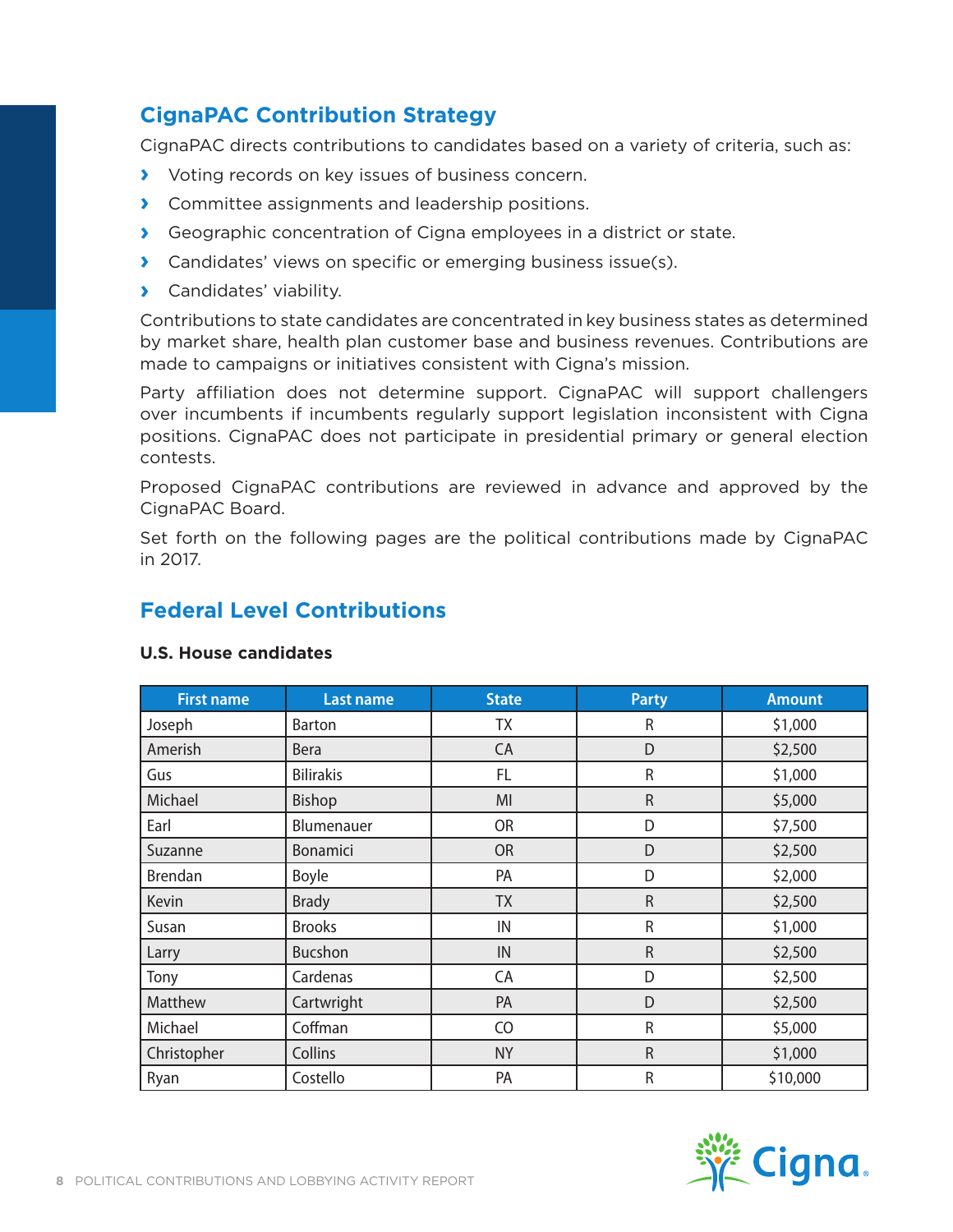| <b>First name</b> | <b>Last name</b> | <b>State</b> | <b>Party</b> | <b>Amount</b> |
|-------------------|------------------|--------------|--------------|---------------|
| Joseph            | Courtney         | <b>CT</b>    | D            | \$10,000      |
| Joseph            | Crowley          | <b>NY</b>    | D            | \$2,500       |
| Carlos            | Curbelo          | FL           | ${\sf R}$    | \$2,500       |
| Danny             | Davis            | L            | D            | \$3,000       |
| Diana             | <b>DeGette</b>   | CO           | D            | \$2,000       |
| Charles           | Dent             | PA           | ${\sf R}$    | \$1,000       |
| <b>Brian</b>      | Fitzpatrick      | PA           | ${\sf R}$    | \$5,000       |
| Virginia          | Foxx             | <b>NC</b>    | ${\sf R}$    | \$5,000       |
| Joshua            | Gottheimer       | <b>NJ</b>    | D            | \$2,500       |
| Raymond           | Green            | <b>ΤΧ</b>    | D            | \$1,000       |
| James             | Himes            | CT           | D            | \$2,500       |
| Steny             | Hoyer            | <b>MD</b>    | D            | \$5,000       |
| William           | Johnson          | OH           | ${\sf R}$    | \$1,000       |
| Robin             | Kelly            | IL           | D            | \$2,500       |
| Mike              | Kelly            | PA           | $\mathsf R$  | \$2,500       |
| Ron               | Kind             | WI           | D            | \$5,000       |
| Ann               | Kuster           | <b>NH</b>    | D            | \$4,000       |
| Darin             | LaHood           | IL.          | ${\sf R}$    | \$2,500       |
| John              | Larson           | <b>CT</b>    | D            | \$5,000       |
| William           | Long             | <b>MO</b>    | ${\sf R}$    | \$1,000       |
| <b>Blaine</b>     | Luetkemeyer      | <b>MO</b>    | ${\sf R}$    | \$2,500       |
| Carolyn           | Maloney          | <b>NY</b>    | D            | \$1,000       |
| Kenny             | Marchant         | <b>TX</b>    | ${\sf R}$    | \$1,000       |
| Kevin             | <b>McCarthy</b>  | CA           | ${\sf R}$    | \$5,000       |
| Patrick           | Meehan           | PA           | ${\sf R}$    | \$5,000       |
| Markwayne         | Mullin           | OK           | ${\sf R}$    | \$2,500       |
| Timothy           | Murphy           | PA           | ${\sf R}$    | \$1,000       |
| Richard           | Neal             | MA           | D            | \$2,500       |
| Donald            | Norcross         | NJ           | D            | \$2,500       |
| Devin             | <b>Nunes</b>     | CA           | $\sf R$      | \$7,500       |
| Peter             | Olson            | <b>TX</b>    | ${\sf R}$    | \$1,000       |
| Nancy             | Pelosi           | CA           | D            | \$1,000       |
| Scott             | Peters           | CA           | D            | \$2,500       |
| Tom               | Reed             | <b>NY</b>    | R            | \$3,000       |
| James             | Renacci          | <b>OH</b>    | ${\sf R}$    | \$1,500       |
| Martha            | Roby             | AL           | R            | \$1,000       |
| Peter             | Roskam           | IL           | ${\sf R}$    | \$1,000       |
| Paul              | Ryan             | WI           | ${\sf R}$    | \$2,500       |

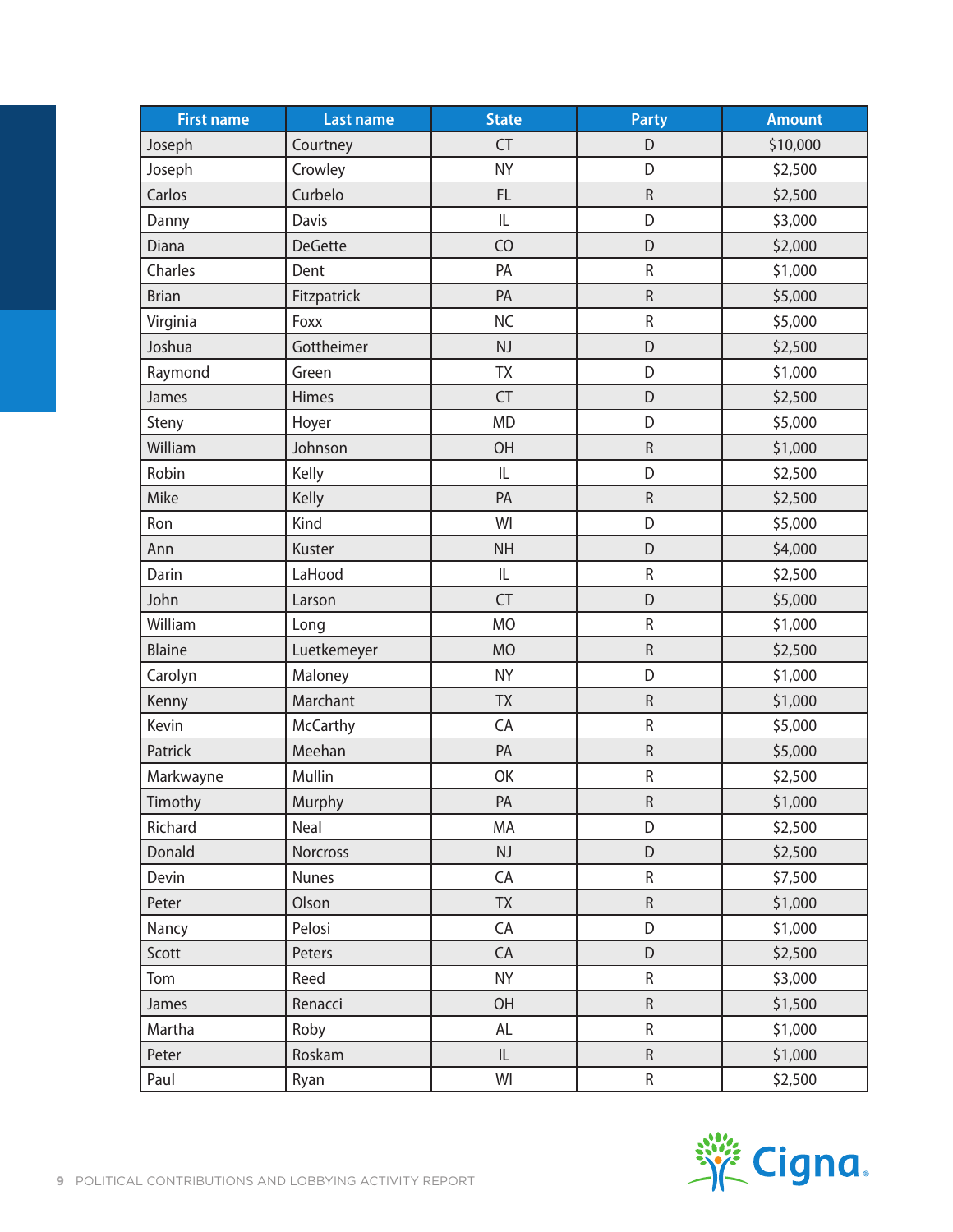| <b>First name</b> | Last name      | <b>State</b> | <b>Party</b> | <b>Amount</b> |
|-------------------|----------------|--------------|--------------|---------------|
| Stephen           | <b>Scalise</b> | LA           | $\mathsf R$  | \$5,000       |
| Kurt              | Schrader       | <b>OR</b>    | D            | \$3,500       |
| David             | Schweikert     | AZ           | $\mathsf R$  | \$5,000       |
| Terri             | Sewell         | AL           | D            | \$5,000       |
| John              | <b>Shimkus</b> | IL           | $\mathsf R$  | \$1,000       |
| Patrick           | Tiberi         | OH           | R            | \$5,000       |
| Paul              | Tonko          | <b>NY</b>    | D            | \$1,000       |
| Timothy           | Walberg        | MI           | R            | \$1,000       |
| Gregory           | Walden         | <b>OR</b>    | $\mathsf R$  | \$10,000      |
| Mimi              | Walters        | CA           | R            | \$1,000       |
| Peter             | Welch          | VT           | D            | \$1,000       |

In addition, the CignaPAC contributed to the following U.S. House candidates' leadership political action committees.

| <b>First name</b> | <b>Last name</b> | <b>State</b> | <b>Party</b> | <b>Amount</b> |
|-------------------|------------------|--------------|--------------|---------------|
| Michael           | <b>Burgess</b>   | TХ           | R            | \$5,000       |
| Ryan              | Costello         | PA           | $\mathsf R$  | \$5,000       |
| Steny             | Hoyer            | <b>MD</b>    | D            | \$5,000       |
| John              | Larson           | <b>CT</b>    | D            | \$5,000       |
| Kevin             | McCarthy         | CA           | R            | \$5,000       |
| Devin             | <b>Nunes</b>     | CA           | $\mathsf R$  | \$2,500       |
| Frank             | Pallone          | <b>NJ</b>    | D            | \$2,500       |
| Paul              | Ryan             | OH           | $\mathsf R$  | \$5,000       |
| Steve             | Scalise          | LA           | R            | \$5,000       |
| Gregory           | Walden           | <b>OR</b>    | $\mathsf R$  | \$5,000       |

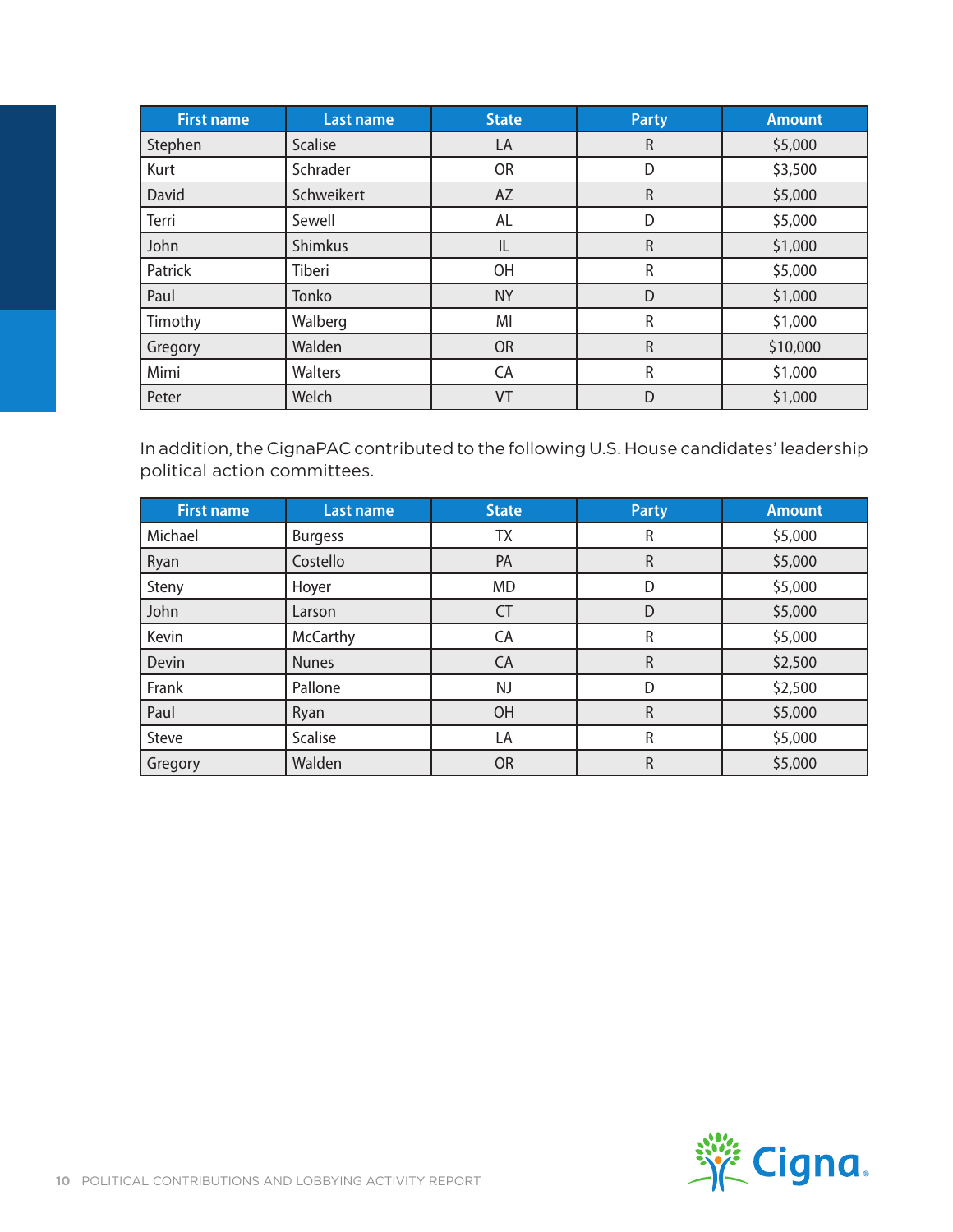#### **U.S. Senate candidates**

| <b>First name</b> | <b>Last name</b> | <b>State</b>   | <b>Party</b> | <b>Amount</b> |
|-------------------|------------------|----------------|--------------|---------------|
| Lamar             | Alexander        | <b>TN</b>      | R            | \$2,500       |
| John              | <b>Barrasso</b>  | <b>WY</b>      | $\mathsf R$  | \$3,500       |
| Sherrod           | Brown            | <b>OH</b>      | D            | \$2,500       |
| Benjamin          | Cardin           | <b>MD</b>      | D            | \$2,500       |
| Thomas            | Carper           | DE             | D            | \$5,000       |
| Robert            | Casey            | PA             | D            | \$5,000       |
| Steve             | Daines           | MT             | ${\sf R}$    | \$2,500       |
| Jeffrey           | Flake            | AZ             | $\mathsf R$  | \$2,500       |
| Orrin             | Hatch            | UT             | $\mathsf R$  | \$4,000       |
| Martin            | Heinrich         | <b>NM</b>      | D            | \$2,500       |
| Heidi             | Heitkamp         | <b>ND</b>      | D            | \$2,500       |
| Dean              | Heller           | <b>NV</b>      | ${\sf R}$    | \$5,000       |
| Timothy           | Kaine            | VA             | D            | \$5,000       |
| Amy               | Klobuchar        | <b>MN</b>      | D            | \$2,500       |
| Claire            | McCaskill        | <b>MO</b>      | D            | \$2,500       |
| Mitch             | McConnell        | KY             | $\mathsf R$  | \$2,500       |
| Allan             | Messer           | IN             | ${\sf R}$    | \$1,000       |
| Christopher       | Murphy           | <b>CT</b>      | D            | \$8,000       |
| Bill              | Nelson           | FL.            | D            | \$5,000       |
| Kyrsten           | Sinema           | AZ             | D            | \$5,000       |
| Deborah           | Stabenow         | M <sub>l</sub> | D            | \$1,500       |

In addition, the CignaPAC contributed to the following U.S. Senate candidates' leadership political action committees.

| <b>First name</b> | <b>Last name</b> | <b>State</b> | <b>Party</b> | <b>Amount</b> |
|-------------------|------------------|--------------|--------------|---------------|
| John              | Barrasso         | <b>WY</b>    | R            | \$5,000       |
| John              | Cornyn           | TΧ           | R            | \$5,000       |
| Cory              | Gardner          | CO           | R            | \$5,000       |
| Orrin             | Hatch            | UT           | R            | \$5,000       |
| Dean              | Heller           | <b>NV</b>    | R            | \$2,500       |
| Mitch             | McConnell        | <b>KY</b>    | $\mathsf R$  | \$5,000       |
| Tim               | Scott            | SC           | R            | \$5,000       |
| John              | Thune            | <b>SD</b>    | R            | \$5,000       |
| Ron               | Wyden            | <b>OR</b>    | D            | \$2,500       |

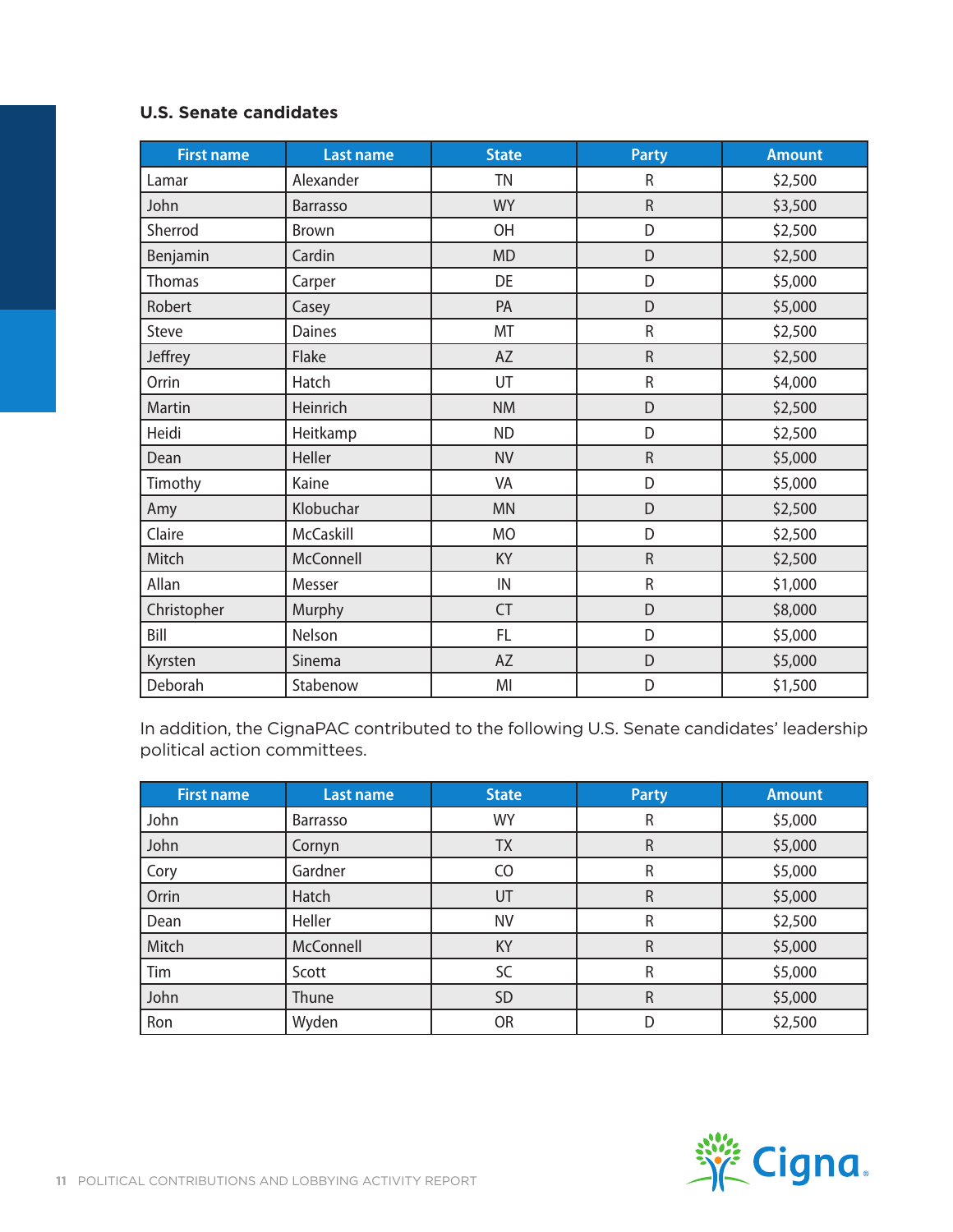#### **National party committees**

|                                                       | <b>Party</b> | <b>Amount</b> |
|-------------------------------------------------------|--------------|---------------|
| Democratic Congressional<br>Campaign Committee (DCCC) |              | \$5,000       |
| Democratic Senatorial Campaign<br>Committee (DSCC)    |              | \$15,000      |
| National Republican Congressional<br>Committee (NRCC) |              | \$15,000      |
| National Republican Senatorial<br>Committee (NRSC)    | ĸ            | \$15,000      |

#### **Other political action committees**

|                                                                                                      | <b>Party</b> | <b>Amount</b> |
|------------------------------------------------------------------------------------------------------|--------------|---------------|
| New Democrat Coalition PAC                                                                           |              | \$5,000       |
| <b>Blue Dog Political Action</b><br>Committee                                                        |              | \$5,000       |
| <b>Pharmaceutical Care Management</b><br><b>Association Political Action</b><br>Committee (PCMA PAC) | $NP*$        | \$5,000       |

\* No party affiliation.

# **State and Municipal Level Contributions**

#### **State candidates**

| <b>Title</b>        | <b>First name</b> | <b>Last name</b>    | <b>State</b>   | <b>Party</b> | <b>Amount</b> |
|---------------------|-------------------|---------------------|----------------|--------------|---------------|
| Attorney<br>General | Mark              | <b>Brnovich</b>     | AZ             | R            | \$2,500       |
| Governor            | Doug              | Ducey               | AZ             | $\mathsf R$  | \$2,500       |
| Representative      | Randall           | Friese              | AZ             | D            | \$250         |
| Representative      | Robert            | Meza                | AZ             | D            | \$500         |
| Representative      | Kelli             | <b>Butler</b>       | AZ             | D            | \$250         |
| Representative      | Cesar             | Chavez              | AZ             | D            | \$250         |
| Representative      | J. Diego          | Espinoza            | AZ             | D            | \$250         |
| Representative      | Rebecca           | Rios                | <b>AZ</b>      | D            | \$250         |
| Senator             | Sean              | <b>Bowie</b>        | AZ             | D            | \$500         |
| Senator             | Lupe              | Contreras           | AZ             | D            | \$250         |
| Senator             | Lela              | Alston              | AZ             | D            | \$250         |
| Senator             | Debbie            | Lesko               | AZ             | $\mathsf R$  | \$500         |
| Senator             | Kate              | <b>Brophy McGee</b> | AZ             | $\mathsf{R}$ | \$250         |
| Senator             | Heather           | Carter              | AZ             | $\mathsf R$  | \$500         |
| Senator             | David             | <b>Bradley</b>      | AZ             | D            | \$250         |
| Representative      | Jeni              | Arndt               | C <sub>O</sub> | D            | \$300         |
| Representative      | Kevin             | Priola              | CO             | ${\sf R}$    | \$300         |

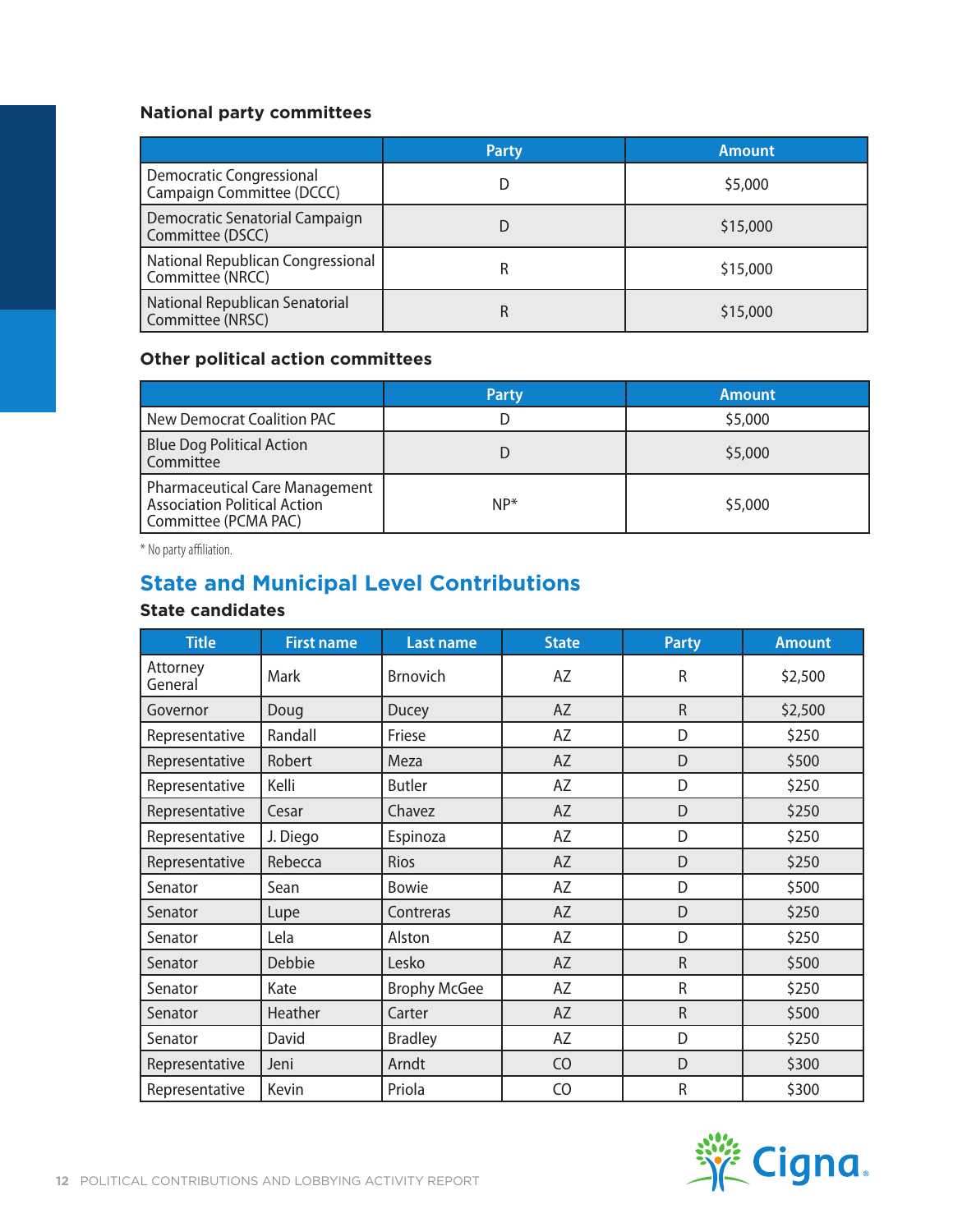| <b>Title</b>        | <b>First name</b> | <b>Last name</b> | <b>State</b>   | <b>Party</b> | <b>Amount</b> |
|---------------------|-------------------|------------------|----------------|--------------|---------------|
| Representative      | Dan               | Pabon            | CO             | D            | \$300         |
| Representative      | Paul              | Rosenthal        | C <sub>O</sub> | D            | \$300         |
| Representative      | Kim               | Ransom           | CO             | ${\sf R}$    | \$300         |
| Representative      | Alec              | Garnett          | CO             | D            | \$300         |
| Representative      | Angela            | Williams         | CO             | D            | \$300         |
| Representative      | <b>Tracy</b>      | Kraft-Tharp      | CO             | D            | \$300         |
| Representative      | Stephen           | Humphrey         | CO             | ${\sf R}$    | \$300         |
| Representative      | Philip            | Covarrubias      | CO             | ${\sf R}$    | \$300         |
| Representative      | Susan             | Beckman          | CO             | $\mathsf R$  | \$300         |
| Representative      | Justin            | Everett          | CO             | ${\sf R}$    | \$300         |
| Senator             | John              | Kefalas          | CO             | D            | \$300         |
| Senator             | Lucia             | Guzman           | CO             | D            | \$300         |
| Senator             | Jack              | Tate             | CO             | $\mathsf R$  | \$300         |
| Senator             | Irene             | Aguilar          | CO             | D            | \$300         |
|                     | Ashley            | Moody            | FL             | ${\sf R}$    | \$1,000       |
| Senator             | Denise            | Grimsley         | <b>FL</b>      | R            | \$1,000       |
| Representative      | Thomas            | Leek             | <b>FL</b>      | ${\sf R}$    | \$1,000       |
| Representative      | David             | Silvers          | FL             | D            | \$1,000       |
| Representative      | Bobby             | <b>DuBose</b>    | <b>FL</b>      | D            | \$1,000       |
| Representative      | MaryLynn          | Magar            | <b>FL</b>      | $\mathsf R$  | \$1,000       |
| Representative      | <b>Daisy</b>      | Baez             | FL             | D            | \$1,000       |
| Representative      | Jason             | Fischer          | <b>FL</b>      | ${\sf R}$    | \$1,000       |
| Representative      | Dana              | Young            | FL             | $\mathsf R$  | \$5,000       |
| Representative      | Bob               | Rommel           | <b>FL</b>      | ${\sf R}$    | \$1,000       |
| Representative      | Jason             | <b>Brodeur</b>   | FL             | ${\sf R}$    | \$1,000       |
| Representative      | Cary              | Pigman           | <b>FL</b>      | ${\sf R}$    | \$1,000       |
| Representative      | Richard           | Corcoran         | <b>FL</b>      | R            | \$5,000       |
| Representative      | David             | Santiago         | FL.            | R            | \$1,000       |
| Senator             | Jeanette          | Nunez            | FL.            | ${\sf R}$    | \$1,000       |
| Senator             | Perry             | Thurston         | FL.            | D            | \$1,000       |
| Senator             | Manny             | <b>Diaz</b>      | FL.            | ${\sf R}$    | \$1,000       |
| Senator             | Randolph          | <b>Bracy</b>     | FL.            | D            | \$1,000       |
| Senator             | George            | Gainer           | FL.            | $\mathsf R$  | \$1,000       |
| Attorney<br>General | Christopher       | Carr             | GA             | ${\sf R}$    | \$2,500       |
| Representative      | John              | <b>Meadows</b>   | GA             | ${\sf R}$    | \$1,000       |
| Representative      | Jan               | Jones            | GA             | R            | \$1,000       |
| Representative      | Richard           | Smith            | GA             | $\mathsf R$  | \$1,500       |
| Representative      | Jon               | <b>Burns</b>     | GA             | ${\sf R}$    | \$1,000       |

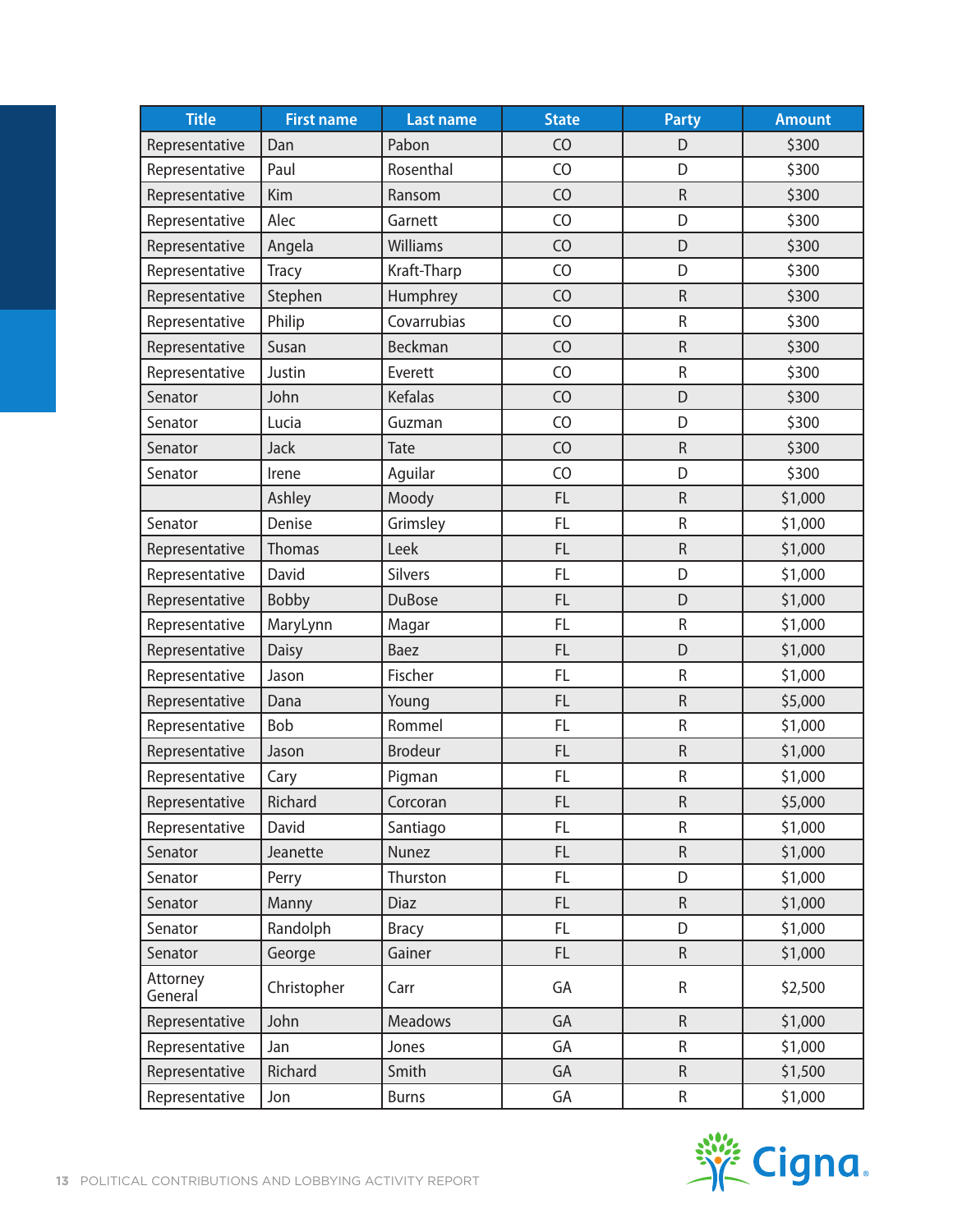| <b>Title</b>   | <b>First name</b> | <b>Last name</b> | <b>State</b> | <b>Party</b> | <b>Amount</b> |
|----------------|-------------------|------------------|--------------|--------------|---------------|
| Representative | Darlene           | Taylor           | GA           | $\mathsf{R}$ | \$300         |
| Representative | Richard           | Golick           | GA           | $\mathsf R$  | \$500         |
| Representative | Chuck             | Efstration       | GA           | ${\sf R}$    | \$500         |
| Representative | Sharon            | Cooper           | GA           | ${\sf R}$    | \$1,000       |
| Representative | Shaw              | Blackmon         | GA           | ${\sf R}$    | \$300         |
| Representative | Robert            | Trammell         | GA           | D            | \$1,000       |
| Representative | David             | Ralston          | GA           | $\mathsf R$  | \$2,500       |
| Representative | Carolyn           | Hugley           | GA           | D            | \$500         |
| Senator        | Jeff              | <b>Mullis</b>    | GA           | ${\sf R}$    | \$1,000       |
| Senator        | William           | Cowsert          | GA           | ${\sf R}$    | \$1,000       |
| Senator        | Steve             | Gooch            | GA           | ${\sf R}$    | \$500         |
| Senator        | Cecil             | Miller           | GA           | ${\sf R}$    | \$500         |
| Senator        | Peter             | Martin           | GA           | ${\sf R}$    | \$400         |
| Senator        | Burt              | Jones            | GA           | ${\sf R}$    | \$1,500       |
| Senator        | Renee             | Unterman         | GA           | ${\sf R}$    | \$1,000       |
| Comptroller    | Susana            | Mendoza          | IL           | D            | \$1,000       |
| Representative | Michael           | Unes             | IL           | ${\sf R}$    | \$500         |
| Representative | Anthony           | DeLuca           | IL           | D            | \$1,000       |
| Representative | Gregory           | <b>Harris</b>    | L            | D            | \$500         |
| Representative | Mark              | <b>Batinick</b>  | IL           | $\mathsf R$  | \$500         |
| Representative | Sara              | Feigenholtz      | L            | D            | \$500         |
| Representative | Jim               | Durkin           | IL           | ${\sf R}$    | \$2,000       |
| Representative | Thomas            | Morrison         | IL           | ${\sf R}$    | \$500         |
| Representative | <b>Norine</b>     | Hammond          | IL           | $\mathsf R$  | \$500         |
| Representative | Keith             | Wheeler          | IL           | ${\sf R}$    | \$500         |
| Representative | Christopher       | Davidsmeyer      | IL           | ${\sf R}$    | \$500         |
| Representative | David             | Reis             | IL           | ${\sf R}$    | \$1,000       |
| Representative | Robert            | Rita             | IL           | D            | \$500         |
| Representative | Michael           | Madigan          | IL           | D            | \$1,000       |
| Representative | Michael           | Zalewski         | IL           | D            | \$500         |
| Senator        | John              | Cullerton        | IL           | D            | \$1,000       |
| Senator        | Dave              | Syverson         | IL           | R            | \$1,000       |
| Senator        | William           | <b>Brady</b>     | IL           | ${\sf R}$    | \$2,000       |
| Senator        | Michael           | <b>Hastings</b>  | IL           | D            | \$500         |
| Senator        | John              | Mulroe           | IL           | D            | \$1,000       |
| Senator        | Dan               | McConchie        | IL           | ${\sf R}$    | \$500         |
| Senator        | Antonio           | Munoz            | IL           | D            | \$1,000       |
| Senator        | William           | Cunningham       | IL           | D            | \$500         |

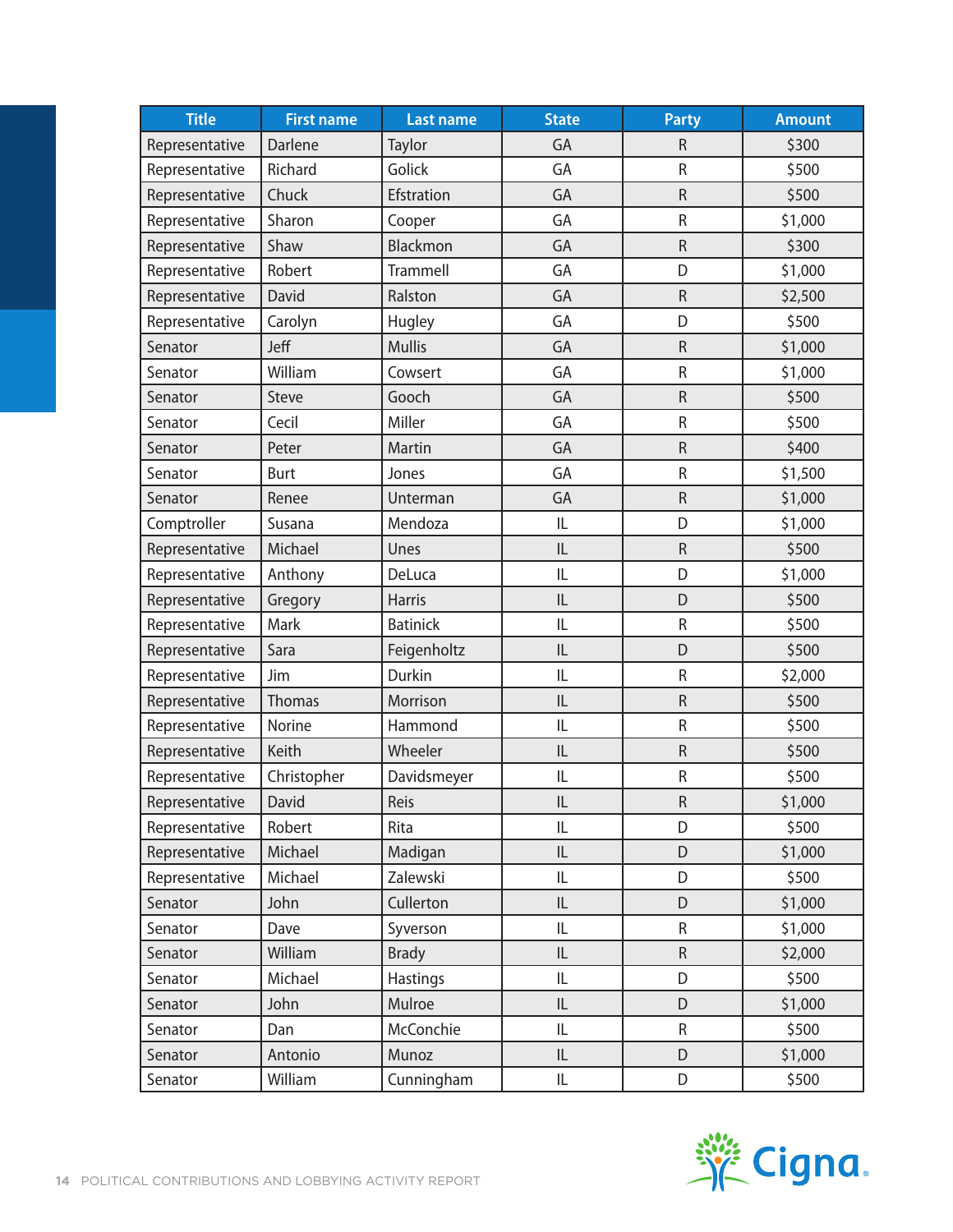| <b>Title</b>        | <b>First name</b> | <b>Last name</b>     | <b>State</b> | <b>Party</b> | <b>Amount</b> |
|---------------------|-------------------|----------------------|--------------|--------------|---------------|
| Senator             | Steven            | Landek               | IL           | D            | \$500         |
| Senator             | Napoleon          | <b>Harris</b>        | IL           | D            | \$500         |
| Governor            | Eric              | Holcomb              | IN           | $\mathsf R$  | \$2,000       |
| Representative      | Matthew           | Lehman               | IN           | $\mathsf R$  | \$1,000       |
| Representative      | Martin            | Carbaugh             | IN           | ${\sf R}$    | \$1,000       |
| Senator             | <b>Travis</b>     | Holdman              | IN           | ${\sf R}$    | \$1,000       |
| Attorney<br>General | Andy              | <b>Beshear</b>       | KY           | D            | \$2,000       |
| Governor            | John              | Edwards              | LA           | D            | \$3,000       |
| Representative      | Frank             | Hoffmann             | LA           | ${\sf R}$    | \$1,000       |
| Representative      | Kirk              | Talbot               | LA           | $\mathsf R$  | \$1,000       |
| Governor            | Larry             | Hogan                | <b>MD</b>    | ${\sf R}$    | \$2,000       |
| Delegate            | Shane             | Pendergrass          | <b>MD</b>    | D            | \$500         |
| Delegate            | Eric              | <b>Bromwell</b>      | <b>MD</b>    | D            | \$300         |
| Delegate            | Bonnie            | Cullison             | <b>MD</b>    | D            | \$300         |
| Delegate            | Michael           | <b>Busch</b>         | <b>MD</b>    | D            | \$1,000       |
| Senator             | Thomas            | Middleton            | <b>MD</b>    | D            | \$500         |
| Senator             | Thomas            | Miller               | <b>MD</b>    | D            | \$1,000       |
| Senator             | <b>Brian</b>      | Feldman              | <b>MD</b>    | D            | \$300         |
| Representative      | Sara              | Gideon               | <b>ME</b>    | D            | \$1,000       |
| Honorable           | Michael           | Parson               | <b>MO</b>    | ${\sf R}$    | \$1,000       |
| Senator             | Scott             | Sifton               | <b>MO</b>    | D            | \$500         |
| Senator             | Ryan              | Silvey               | <b>MO</b>    | ${\sf R}$    | \$500         |
| Senator             | Regina            | Walsh                | <b>MO</b>    | D            | \$500         |
| Representative      | Todd              | Richardson           | <b>MO</b>    | ${\sf R}$    | \$1,000       |
| Representative      | Kevin             | Engler               | <b>MO</b>    | ${\sf R}$    | \$500         |
| Representative      | Gail              | <b>McCann Beatty</b> | <b>MO</b>    | D            | \$500         |
| Representative      | Kevin             | Corlew               | <b>MO</b>    | ${\sf R}$    | \$500         |
| Representative      | <b>Derek</b>      | Grier                | <b>MO</b>    | R            | \$500         |
| Representative      | <b>Kirk</b>       | Mathews              | <b>MO</b>    | $\mathsf R$  | \$500         |
| Representative      | Elijah            | Haahr                | <b>MO</b>    | ${\sf R}$    | \$500         |
| Representative      | Joshua            | Peters               | <b>MO</b>    | D            | \$500         |
| Representative      | John              | Wiemann              | <b>MO</b>    | R            | \$500         |
| Representative      | Rob               | Vescovo              | <b>MO</b>    | R            | \$500         |
| Representative      | Jean              | Evans                | <b>MO</b>    | R            | \$500         |
| Senator             | John              | Rizzo                | <b>MO</b>    | $\mathsf D$  | \$500         |

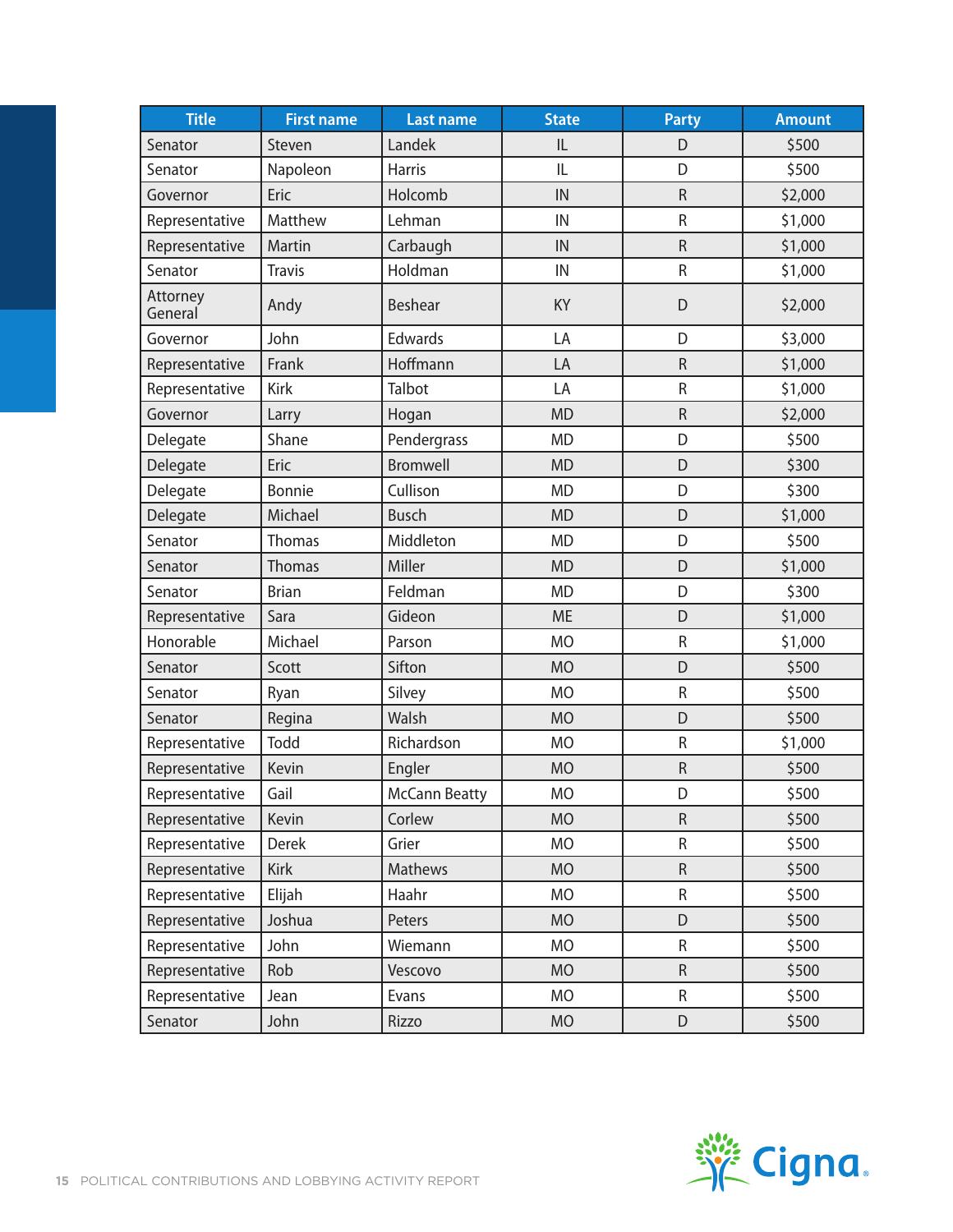| <b>Title</b>   | <b>First name</b> | <b>Last name</b> | <b>State</b> | <b>Party</b> | <b>Amount</b> |
|----------------|-------------------|------------------|--------------|--------------|---------------|
| Senator        | Mike              | Cierpiot         | <b>MO</b>    | R            | \$500         |
| Senator        | Bill              | Eigel            | <b>MO</b>    | $\mathsf R$  | \$500         |
| Senator        | Jill              | Schupp           | <b>MO</b>    | D            | \$500         |
| Representative | Craig             | Redmon           | <b>MO</b>    | $\mathsf R$  | \$500         |
| Senator        | Jacob             | Hummel           | <b>MO</b>    | D            | \$500         |
| Senator        | Caleb             | Rowden           | <b>MO</b>    | $\mathsf R$  | \$1,000       |
| Representative | Jason             | <b>Barnes</b>    | <b>MO</b>    | ${\sf R}$    | \$500         |
| Senator        | Dave              | Schatz           | <b>MO</b>    | ${\sf R}$    | \$500         |
| Senator        | Paul              | Wieland          | <b>MO</b>    | $\mathsf R$  | \$500         |
| Senator        | Dan               | Hegeman          | <b>MO</b>    | $\mathsf R$  | \$500         |
| Representative | Edward            | Hanes            | <b>NC</b>    | D            | \$500         |
| Representative | Rebecca           | Carney           | <b>NC</b>    | D            | \$500         |
| Representative | Robert            | Reives           | <b>NC</b>    | D            | \$500         |
| Representative | Timothy           | Moore            | <b>NC</b>    | ${\sf R}$    | \$1,000       |
| Representative | Garland           | Pierce           | <b>NC</b>    | D            | \$500         |
| Representative | Jeffrey           | Collins          | <b>NC</b>    | ${\sf R}$    | \$500         |
| Representative | David             | Lewis            | <b>NC</b>    | ${\sf R}$    | \$500         |
| Representative | Rosa              | Gill             | <b>NC</b>    | D            | \$500         |
| Representative | Darren            | Jackson          | <b>NC</b>    | D            | \$500         |
| Representative | Mitchell          | Setzer           | <b>NC</b>    | $\mathsf R$  | \$500         |
| Representative | Josh              | Dobson           | <b>NC</b>    | $\mathsf R$  | \$500         |
| Representative | Dana              | Bumgardner       | <b>NC</b>    | $\mathsf R$  | \$500         |
| Representative | Joseph            | Dollar           | <b>NC</b>    | ${\sf R}$    | \$500         |
| Representative | John              | Bell             | <b>NC</b>    | $\mathsf R$  | \$500         |
| Senator        | Wesley            | Meredith         | <b>NC</b>    | ${\sf R}$    | \$750         |
| Senator        | Daniel            | Blue             | <b>NC</b>    | D            | \$750         |
| Senator        | Ralph             | Hise             | <b>NC</b>    | R            | \$750         |
| Senator        | Louis             | Pate             | <b>NC</b>    | R            | \$750         |
| Senator        | Robert            | Clark            | NC           | D            | \$500         |
| Senator        | Floyd             | <b>McKissick</b> | NC           | D            | \$500         |
| Senator        | Richard           | Gunn             | <b>NC</b>    | R            | \$750         |
| Senator        | Teresa            | Van Duyn         | NC           | D            | \$500         |
| Senator        | Philip            | Berger           | <b>NC</b>    | R            | \$1,000       |
| Senator        | Harry             | <b>Brown</b>     | <b>NC</b>    | $\mathsf R$  | \$1,000       |
| Governor       | Chris             | Sununu           | <b>NH</b>    | R            | \$3,000       |
| Representative | Christy           | <b>Bartlett</b>  | <b>NH</b>    | D            | \$500         |
| Representative | <b>Barbara</b>    | Biggie           | <b>NH</b>    | $\mathsf R$  | \$500         |
| Representative | John              | Bordenet         | <b>NH</b>    | D            | \$500         |

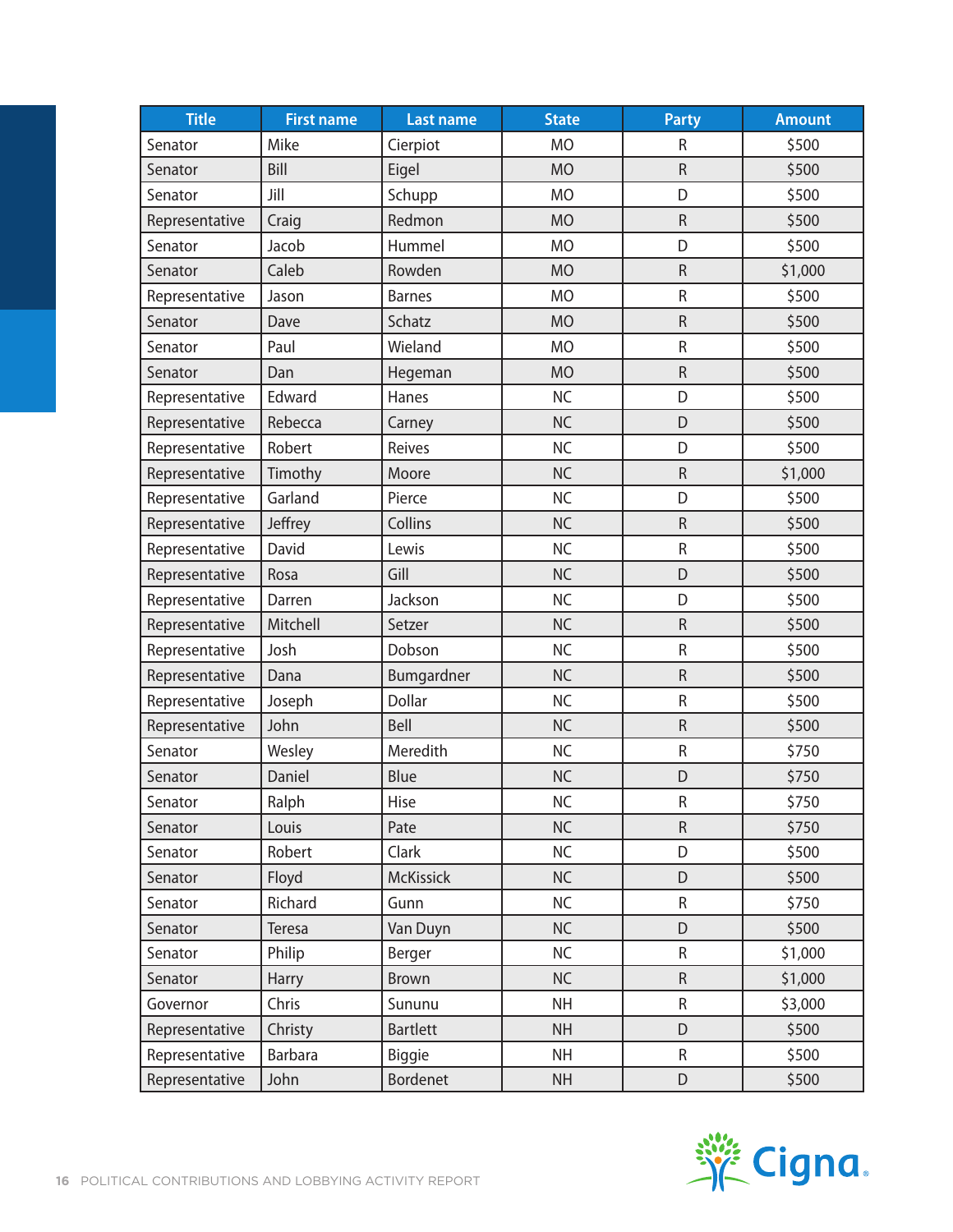| <b>Title</b>            | <b>First name</b> | <b>Last name</b> | <b>State</b> | <b>Party</b> | <b>Amount</b> |
|-------------------------|-------------------|------------------|--------------|--------------|---------------|
| Senator                 | Joseph            | <b>Bradley</b>   | <b>NH</b>    | R            | \$1,500       |
| Representative          | Edward            | <b>Butler</b>    | <b>NH</b>    | D            | \$1,000       |
| Representative          | Gene              | Chandler         | <b>NH</b>    | ${\sf R}$    | \$500         |
| Senator                 | Martha            | Clark            | <b>NH</b>    | D            | \$500         |
| Senator                 | Lou               | D'Allesandro     | <b>NH</b>    | D            | \$1,500       |
| Senator                 | Dan               | Feltes           | <b>NH</b>    | D            | \$500         |
| Representative          | Bart              | Fromuth          | <b>NH</b>    | $\mathsf R$  | \$500         |
| Senator                 | Martha            | Hennessey        | <b>NH</b>    | D            | \$1,000       |
| Representative          | John              | Hunt             | <b>NH</b>    | $\sf R$      | \$1,000       |
| Senator                 | Daniel            | Innis            | <b>NH</b>    | $\mathsf R$  | \$1,250       |
| Representative          | Shawn             | Jasper           | <b>NH</b>    | $\sf R$      | \$1,000       |
| Executive<br>Councilman | Joseph            | Kenney           | <b>NH</b>    | $\mathsf R$  | \$2,000       |
| Senator                 | <b>Bette</b>      | Lasky            | <b>NH</b>    | D            | \$500         |
| Representative          | David             | Luneau           | <b>NH</b>    | D            | \$500         |
| Representative          | James             | MacKay           | <b>NH</b>    | D            | \$500         |
| Representative          | Howard            | Moffett          | <b>NH</b>    | D            | \$500         |
| Senator                 | Charles           | Morse            | <b>NH</b>    | $\sf R$      | \$2,000       |
| Exec. Cnclmn.           | Chris             | Pappas           | <b>NH</b>    | D            | \$2,000       |
| Exec. Cnclmn.           | Russell           | Prescott         | <b>NH</b>    | ${\sf R}$    | \$2,000       |
| Representative          | Laurie            | Sanborn          | <b>NH</b>    | ${\sf R}$    | \$500         |
| Representative          | Stephen           | Shurtleff        | <b>NH</b>    | D            | \$1,000       |
| Senator                 | Donna             | Soucy            | <b>NH</b>    | D            | \$1,000       |
| Exec. Cnclmn.           | Andru             | Volinsky         | <b>NH</b>    | D            | \$2,000       |
| Exec. Cnclmn.           | Dave              | Wheeler          | <b>NH</b>    | ${\sf R}$    | \$2,000       |
| Senator                 | Jeff              | Woodburn         | <b>NH</b>    | D            | \$1,250       |
| Representative          | Rodney            | Montoya          | <b>NM</b>    | ${\sf R}$    | \$500         |
| Representative          | Nathaniel         | Gentry           | <b>NM</b>    | R            | \$500         |
| Representative          | Debbie            | Rodella          | <b>NM</b>    | D            | \$500         |
| Representative          | Patricia          | Lundstrom        | <b>NM</b>    | D            | \$500         |
| Representative          | Patricio          | Ruiloba          | <b>NM</b>    | D            | \$500         |
| Representative          | Zachary           | Cook             | <b>NM</b>    | R            | \$500         |
| Representative          | Carl              | Trujillo         | <b>NM</b>    | D            | \$500         |
| Senator                 | Jacob             | Candelaria       | <b>NM</b>    | D            | \$500         |
| Senator                 | Clemente          | Sanchez          | <b>NM</b>    | D            | \$500         |
| Senator                 | William           | Sharer           | <b>NM</b>    | R            | \$500         |
| Senator                 | Michael           | Padilla          | <b>NM</b>    | D            | \$500         |
| Senator                 | John              | Sapien           | <b>NM</b>    | D            | \$500         |

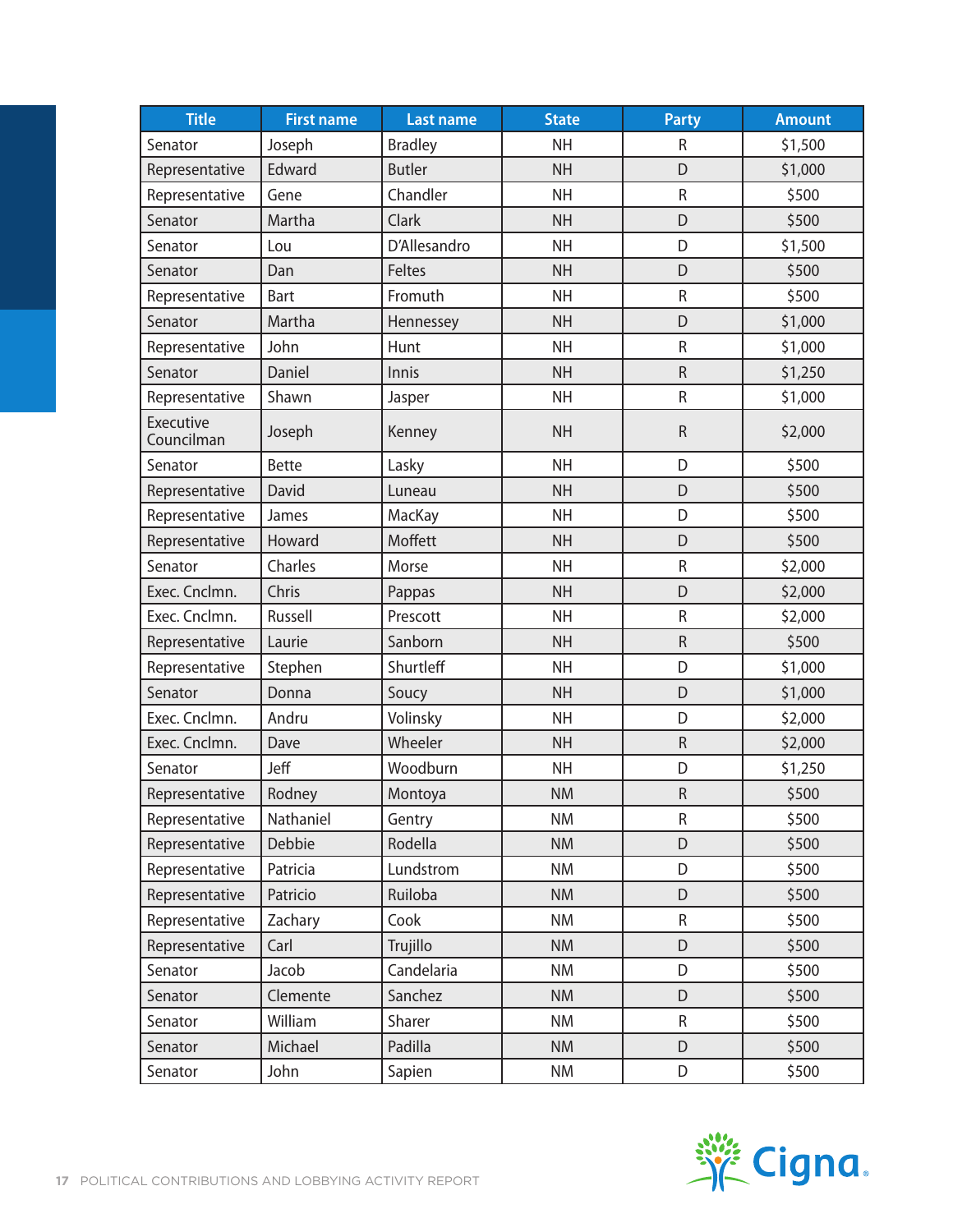| <b>Title</b>        | <b>First name</b> | <b>Last name</b> | <b>State</b> | <b>Party</b> | <b>Amount</b> |
|---------------------|-------------------|------------------|--------------|--------------|---------------|
| Senator             | John              | Smith            | <b>NM</b>    | D            | \$500         |
| Senator             | Carroll           | Leavell          | <b>NM</b>    | $\mathsf R$  | \$500         |
| Governor            | Kate              | Brown            | <b>OR</b>    | D            | \$5,000       |
| Representative      | Carson            | <b>Beck</b>      | <b>TN</b>    | D            | \$500         |
| Representative      | Kevin             | <b>Brooks</b>    | <b>TN</b>    | ${\sf R}$    | \$250         |
| Representative      | Glen              | Casada           | <b>TN</b>    | $\mathsf R$  | \$750         |
| Representative      | Michael           | Curcio           | <b>TN</b>    | $\mathsf R$  | \$500         |
| Representative      | Jeremy            | Faison           | <b>TN</b>    | ${\sf R}$    | \$400         |
| Representative      | Craig             | Fitzhugh         | <b>TN</b>    | D            | \$500         |
| Representative      | Ron               | Gant             | <b>TN</b>    | $\mathsf R$  | \$1,000       |
| Senator             | Mark              | Green            | <b>TN</b>    | $\mathsf R$  | \$500         |
| Senator             | Dolores           | Gresham          | <b>TN</b>    | ${\sf R}$    | \$500         |
| Senator             | Lee               | <b>Harris</b>    | <b>TN</b>    | D            | \$500         |
| Representative      | Beth              | Harwell          | <b>TN</b>    | ${\sf R}$    | \$1,000       |
| Representative      | Timothy           | Hill             | <b>TN</b>    | $\mathsf R$  | \$250         |
| Senator             | Jack              | Johnson          | <b>TN</b>    | $\mathsf R$  | \$1,500       |
| Representative      | Kelly             | Keisling         | <b>TN</b>    | ${\sf R}$    | \$1,000       |
| Senator             | Bill              | Ketron           | <b>TN</b>    | R            | \$500         |
| Representative      | Susan             | Lynn             | <b>TN</b>    | ${\sf R}$    | \$200         |
| Representative      | Gerald            | <b>McCormick</b> | <b>TN</b>    | ${\sf R}$    | \$750         |
| Senator             | Randy             | <b>McNally</b>   | <b>TN</b>    | $\mathsf R$  | \$1,250       |
| Representative      | Joe               | Pitts            | <b>TN</b>    | D            | \$250         |
| Representative      | Dennis            | Powers           | <b>TN</b>    | ${\sf R}$    | \$250         |
| Senator             | Kerry             | Roberts          | <b>TN</b>    | R            | \$500         |
| Representative      | Tim               | Rudd             | <b>TN</b>    | ${\sf R}$    | \$500         |
| Representative      | Charles           | Sargent          | <b>TN</b>    | ${\sf R}$    | \$750         |
| Representative      | Mike              | Stewart          | TN           | D            | \$500         |
| Senator             | Reginald          | Tate             | <b>TN</b>    | D            | \$1,000       |
| Representative      | Dwayne            | Thompson         | <b>TN</b>    | D            | \$750         |
| Senator             | Jim               | <b>Tracy</b>     | <b>TN</b>    | R            | \$1,000       |
| Representative      | Ron               | <b>Travis</b>    | <b>TN</b>    | $\mathsf R$  | \$1,250       |
| Senator             | Bo                | Watson           | <b>TN</b>    | R            | \$1,000       |
| Representative      | Ryan              | Williams         | <b>TN</b>    | ${\sf R}$    | \$500         |
| Senator             | Ken               | Yager            | <b>TN</b>    | R            | \$500         |
| Senator             | Jeff              | Yarbro           | <b>TN</b>    | D            | \$500         |
| Representative      | Jason             | Zachary          | TN           | R            | \$750         |
| Attorney<br>General | Ken               | Paxton           | <b>TX</b>    | ${\sf R}$    | \$10,000      |

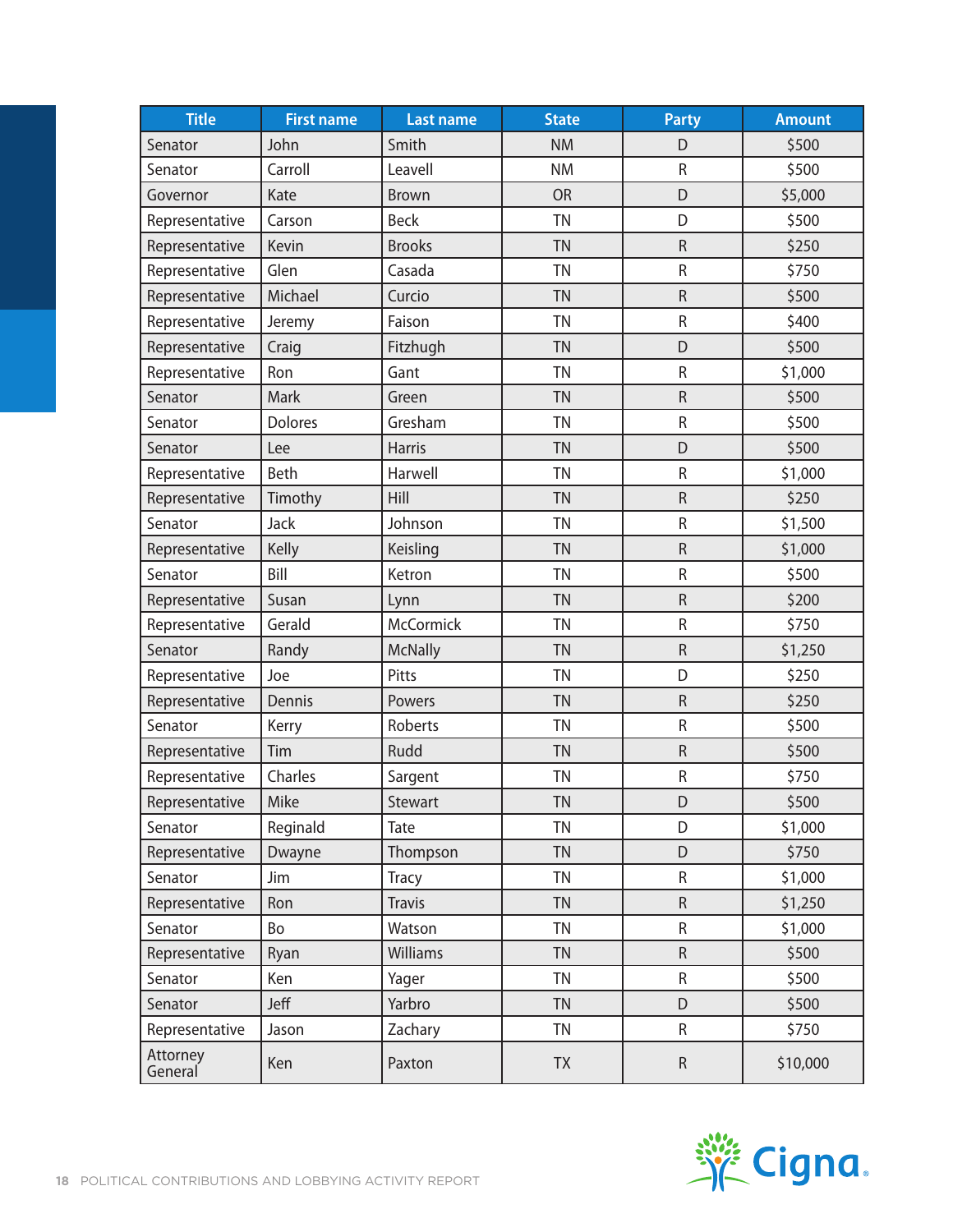| <b>Title</b>        | <b>First name</b> | <b>Last name</b> | <b>State</b> | <b>Party</b> | <b>Amount</b> |
|---------------------|-------------------|------------------|--------------|--------------|---------------|
| Representative      | Dennis            | Paul             | <b>TX</b>    | R            | \$500         |
| Representative      | Chris             | Turner           | <b>TX</b>    | D            | \$500         |
| Representative      | Todd              | Hunter           | <b>TX</b>    | ${\sf R}$    | \$2,500       |
| Representative      | Alfonso           | Nevarez          | <b>TX</b>    | D            | \$1,000       |
| Representative      | Nicole            | Collier          | <b>TX</b>    | D            | \$500         |
| Representative      | <b>Hubert</b>     | Vo               | <b>TX</b>    | D            | \$500         |
| Representative      | Terry             | Canales          | <b>TX</b>    | D            | \$500         |
| Representative      | Diana             | Arevalo          | <b>TX</b>    | D            | \$500         |
| Representative      | Sergio            | Munoz            | <b>TX</b>    | D            | \$500         |
| Representative      | Richard           | Raymond          | <b>TX</b>    | D            | \$1,000       |
| Representative      | W. Four           | Price            | TX           | R            | \$1,000       |
| Representative      | Robert            | Guerra           | <b>TX</b>    | D            | \$1,000       |
| Senator             | Carlos            | Uresti           | <b>TX</b>    | D            | \$1,000       |
| Senator             | Kelly             | Hancock          | <b>TX</b>    | $\mathsf R$  | \$1,000       |
| Senator             | Jane              | Nelson           | TX           | ${\sf R}$    | \$1,000       |
| Senator             | Charles           | Schwertner       | <b>TX</b>    | $\mathsf R$  | \$1,000       |
| Senator             | Juan              | Hinojosa         | <b>TX</b>    | D            | \$1,000       |
| Senator             | Larry             | Taylor           | <b>TX</b>    | $\mathsf R$  | \$1,000       |
| Senator             | Joan              | Huffman          | TX           | ${\sf R}$    | \$1,000       |
| Attorney<br>General | Mark              | Herring          | VA           | D            | \$5,000       |
| Delegate            | Robert            | Orrock           | VA           | $\mathsf R$  | \$500         |
| Delegate            | Joseph            | Lindsey          | VA           | D            | \$500         |
| Delegate            | <b>Terry</b>      | Kilgore          | VA           | ${\sf R}$    | \$1,000       |
| Delegate            | Lamont            | <b>Bagby</b>     | VA           | D            | \$500         |
| Delegate            | Jackson           | Miller           | VA           | ${\sf R}$    | \$500         |
| Delegate            | Richard           | Bell             | VA           | $\mathsf R$  | \$500         |
| Delegate            | Gregory           | Habeeb           | VA           | R            | \$500         |
| Delegate            | Jeion             | Ward             | VA           | D            | \$500         |
| Delegate            | Roslyn            | Tyler            | VA           | D            | \$500         |
| Delegate            | Matthew           | James            | VA           | D            | \$500         |
| Delegate            | M. Kirkland       | Cox              | VA           | R            | \$1,000       |
| Delegate            | Roxann            | Robinson         | VA           | $\mathsf R$  | \$500         |
| Delegate            | C. Todd           | Gilbert          | VA           | ${\sf R}$    | \$1,000       |
| Delegate            | Kathy             | Byron            | VA           | R            | \$1,000       |
| Delegate            | Timothy           | Hugo             | VA           | R            | \$500         |
| Delegate            | Mark              | Keam             | VA           | D            | \$500         |
| Delegate            | Eileen            | Filler-Corn      | VA           | D            | \$500         |

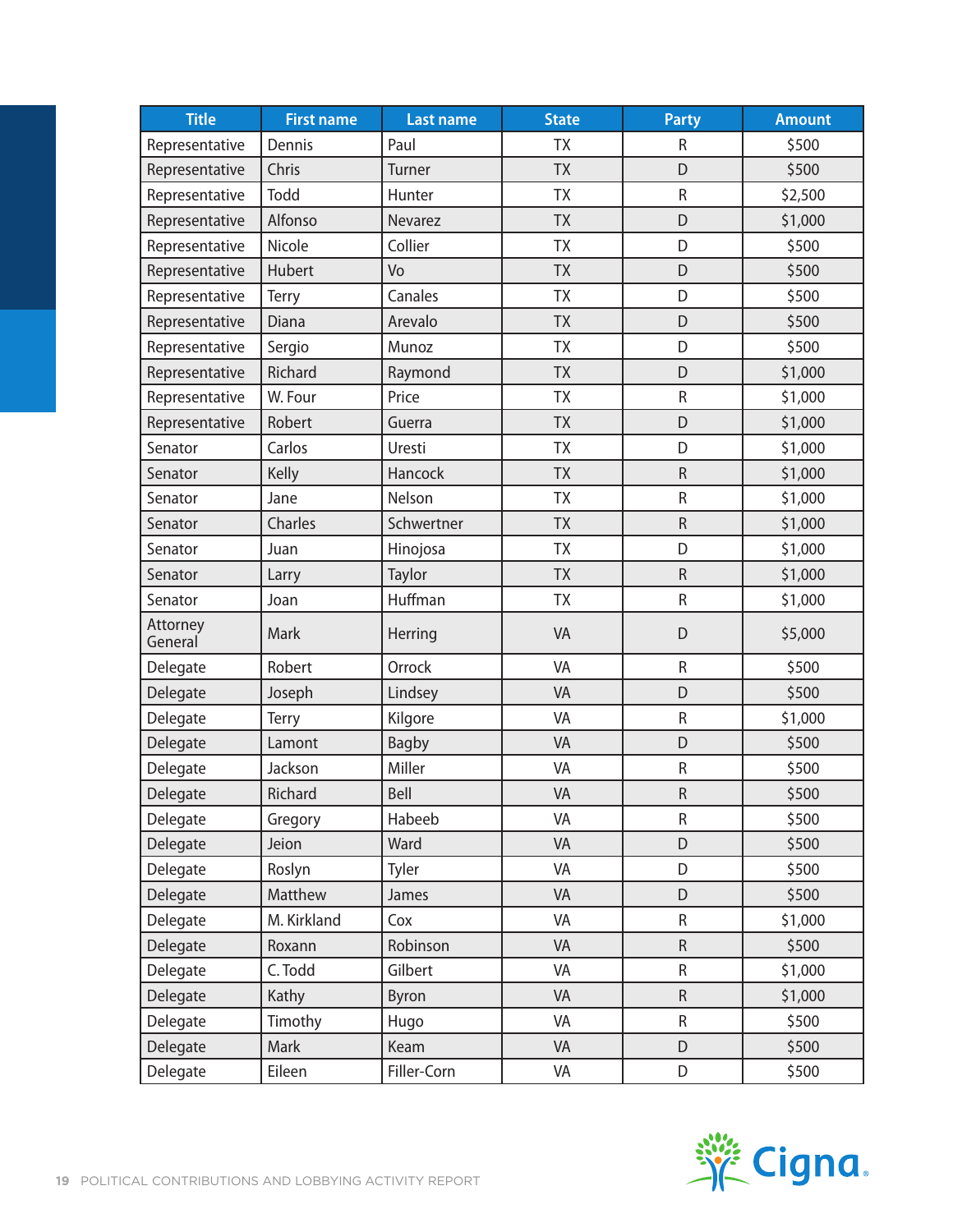| <b>Title</b>        | <b>First name</b> | <b>Last name</b> | <b>State</b> | <b>Party</b> | <b>Amount</b> |
|---------------------|-------------------|------------------|--------------|--------------|---------------|
| Delegate            | Israel            | O'Quinn          | VA           | R            | \$500         |
| Delegate            | Daniel            | Marshall         | VA           | R            | \$500         |
| Delegate            | Margaret          | Ransone          | VA           | $\mathsf R$  | \$500         |
| Senator             | Louise            | Lucas            | VA           | D            | \$500         |
| Senator             | Mark              | Obenshain        | VA           | ${\sf R}$    | \$500         |
| Senator             | Richard           | Saslaw           | VA           | D            | \$1,000       |
| Senator             | Richard           | <b>Black</b>     | VA           | ${\sf R}$    | \$500         |
| Senator             | William           | Stanley          | VA           | $\sf R$      | \$500         |
| Senator             | Ryan              | McDougle         | VA           | $\mathsf R$  | \$1,000       |
| Senator             | <b>Thomas</b>     | Norment          | VA           | $\mathsf R$  | \$1,000       |
| Senator             | Stephen           | Newman           | VA           | ${\sf R}$    | \$500         |
| Senator             | Glen              | Sturtevant       | VA           | ${\sf R}$    | \$500         |
| Senator             | Rosalyn           | Dance            | VA           | D            | \$500         |
| Senator             | A. Benton         | Chafin           | VA           | ${\sf R}$    | \$500         |
| Senator             | Janet             | Howell           | VA           | D            | \$500         |
| Attorney<br>General | <b>Brad</b>       | Schimel          | WI           | ${\sf R}$    | \$2,500       |
| Representative      | David             | Miller           | <b>WY</b>    | $\mathsf R$  | \$250         |
| Representative      | Charles           | Pelkey           | <b>WY</b>    | D            | \$250         |
| Representative      | Dan               | Zwonitzer        | <b>WY</b>    | $\mathsf R$  | \$250         |
| Representative      | Sue               | Wilson           | <b>WY</b>    | ${\sf R}$    | \$250         |
| Representative      | Andy              | Schwartz         | <b>WY</b>    | D            | \$250         |
| Representative      | Mark              | Kinner           | <b>WY</b>    | ${\sf R}$    | \$250         |
| Representative      | Dan               | Kirkbride        | <b>WY</b>    | $\mathsf R$  | \$250         |
| Representative      | Stan              | <b>Blake</b>     | <b>WY</b>    | D            | \$250         |
| Representative      | David             | Northrup         | <b>WY</b>    | ${\sf R}$    | \$250         |
| Representative      | Tyler             | Lindholm         | <b>WY</b>    | ${\sf R}$    | \$250         |
| Representative      | Jim               | Allen            | <b>WY</b>    | ${\sf R}$    | \$250         |
| Representative      | Patrick           | Sweeney          | <b>WY</b>    | R            | \$250         |
| Representative      | Eric              | <b>Barlow</b>    | <b>WY</b>    | ${\sf R}$    | \$250         |
| Representative      | Jared             | Olsen            | <b>WY</b>    | ${\sf R}$    | \$250         |
| Representative      | Mike              | Gierau           | <b>WY</b>    | D            | \$250         |
| Representative      | Lloyd             | Larsen           | <b>WY</b>    | R            | \$250         |
| Representative      | Tom               | Walters          | <b>WY</b>    | $\mathsf R$  | \$250         |
| Representative      | Mike              | Greear           | <b>WY</b>    | R            | \$250         |
| Representative      | Donald            | <b>Burkhart</b>  | <b>WY</b>    | R            | \$250         |
| Representative      | Dan               | Laursen          | <b>WY</b>    | $\mathsf{R}$ | \$250         |
| Representative      | Jamie             | Flitner          | <b>WY</b>    | R            | \$250         |

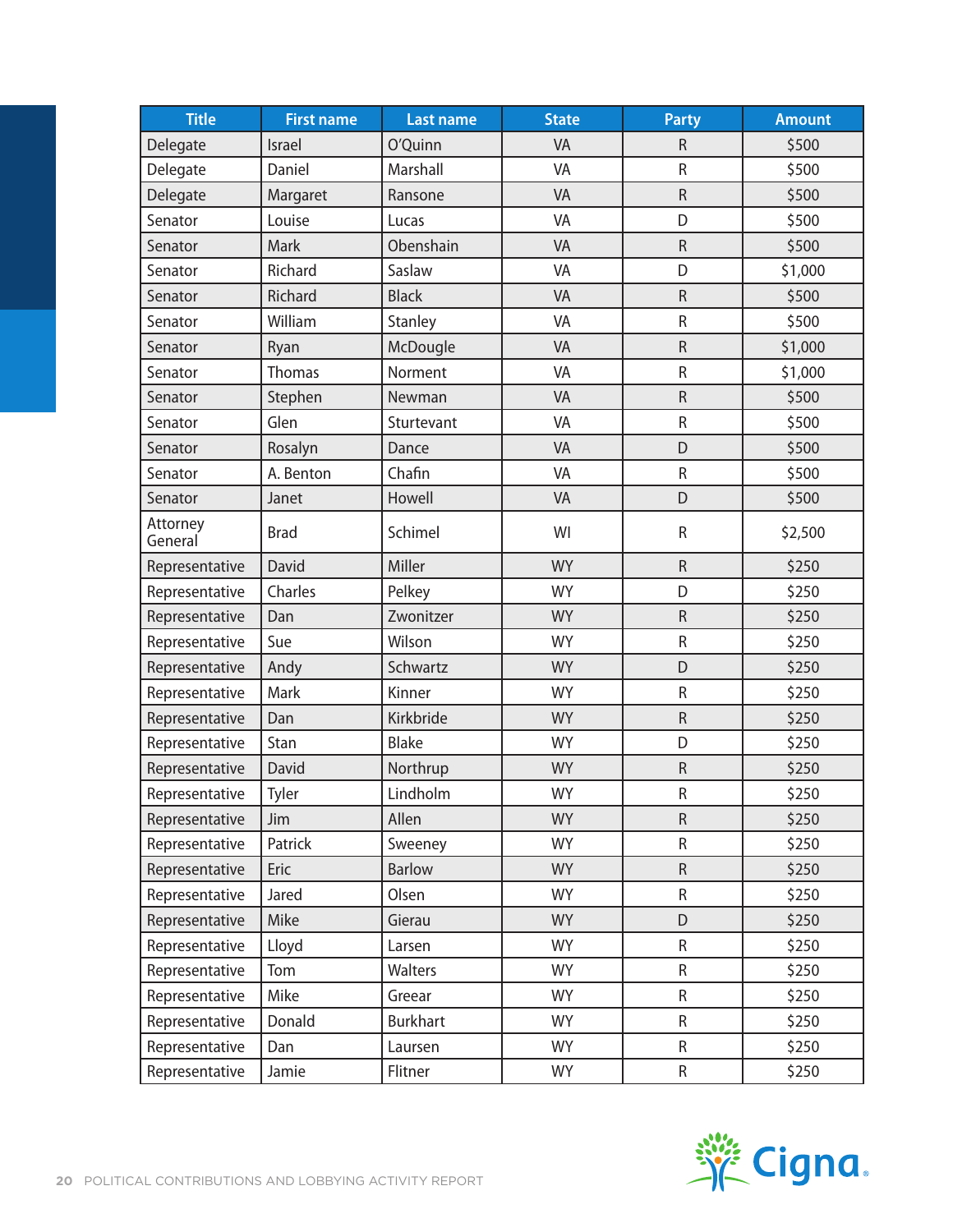| <b>Title</b>   | <b>First name</b> | <b>Last name</b> | <b>State</b> | <b>Party</b> | <b>Amount</b> |
|----------------|-------------------|------------------|--------------|--------------|---------------|
| Representative | JoAnn             | Dayton           | <b>WY</b>    | D            | \$250         |
| Representative | Cathy             | Connolly         | <b>WY</b>    | D            | \$250         |
| Representative | Hans              | Hunt             | <b>WY</b>    | ${\sf R}$    | \$250         |
| Senator        | John              | Hastert          | <b>WY</b>    | D            | \$400         |
| Senator        | Christopher       | Rothfuss         | <b>WY</b>    | D            | \$400         |
| Senator        | Ray               | Peterson         | <b>WY</b>    | R            | \$400         |
| Senator        | Jeff              | Wasserburger     | <b>WY</b>    | $\mathsf{R}$ | \$400         |
| Senator        | Stephan           | Pappas           | <b>WY</b>    | R            | \$400         |
| Senator        | Leland            | Christensen      | <b>WY</b>    | $\mathsf{R}$ | \$400         |
| Senator        | Drew              | Perkins          | <b>WY</b>    | $\mathsf R$  | \$400         |
| Senator        | Bill              | Landen           | <b>WY</b>    | $\mathsf{R}$ | \$400         |
| Senator        | Ogden             | <b>Driskill</b>  | <b>WY</b>    | $\mathsf{R}$ | \$400         |
| Senator        | Cale              | Case             | <b>WY</b>    | R            | \$400         |

In addition, the CignaPAC contributed to the following political action committees and political organizations.

| <b>Committee</b>                                        | <b>State</b>   | <b>Party</b> | <b>Amount</b> |
|---------------------------------------------------------|----------------|--------------|---------------|
| Arizona Democratic<br>Legislative Campaign<br>Committee | AZ             | D            | \$2,500       |
| Arizona Republican Party                                | AZ             | $\mathsf{R}$ | \$2,500       |
| House Victory PAC                                       | AZ             | R            | \$1,250       |
| Senate Victory PAC                                      | <b>AZ</b>      | R            | \$1,250       |
| Colorado Republican<br>Leadership Fund                  | CO             | R            | \$300         |
| Colorado Liberty Fund                                   | C <sub>O</sub> | $\mathsf{R}$ | \$300         |
| <b>Coloradans for Fairness</b>                          | C <sub>O</sub> | D            | \$2,000       |
| <b>Our Colorado Values</b>                              | CO             | D            | \$4,250       |
| Senate Majority Fund                                    | C <sub>O</sub> | R            | \$5,000       |
| Values First Colorado                                   | CO             | $\mathsf{R}$ | \$3,000       |
| Western Liberty PAC                                     | C <sub>O</sub> | R            | \$300         |
| Leadership for Broward                                  | FL             | $NP^*$       | \$3,000       |
| Alliance for Progressive<br><b>Representation PAC</b>   | FL             | <b>NP</b>    | \$2,000       |
| <b>First Coast Conservatives</b>                        | FL             | $\mathsf{R}$ | \$5,000       |
| Each Vote Counts PC                                     | <b>FL</b>      | <b>NP</b>    | \$3,000       |
| Florida Sunshine Alliance                               | <b>FL</b>      | <b>NP</b>    | \$5,000       |
| <b>Floridians for Economic</b><br>Freedom               | <b>FL</b>      | <b>NP</b>    | \$5,000       |

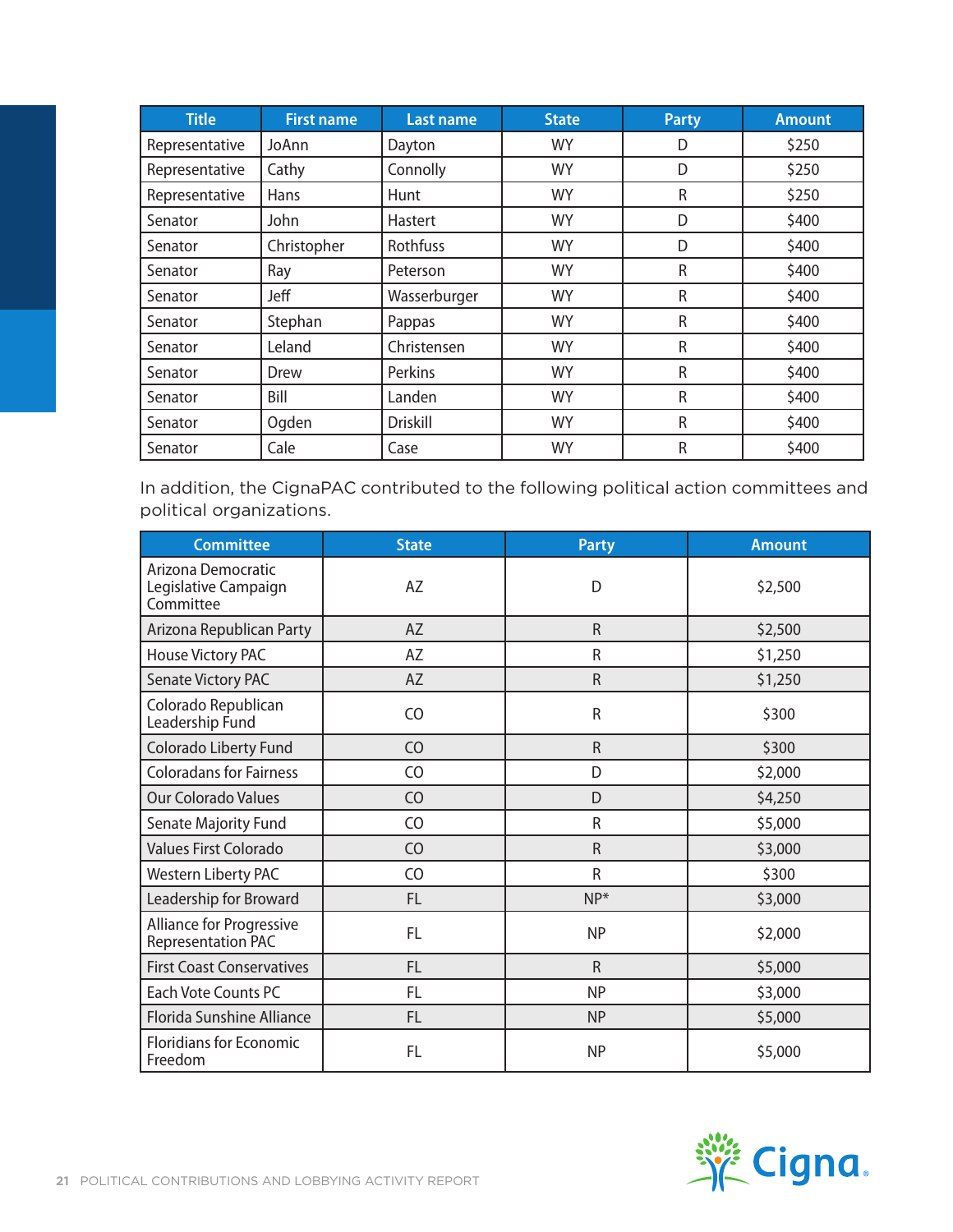| <b>Committee</b>                         | <b>State</b> | <b>Party</b> | <b>Amount</b> |
|------------------------------------------|--------------|--------------|---------------|
| <b>Free Markets for Florida</b>          | FL           | <b>NP</b>    | \$5,000       |
| House Republican Fund                    | ME           |              | \$1,000       |
| Senate Republican<br><b>Majority PAC</b> | <b>ME</b>    | R            | \$1,000       |
| Senate Democratic<br>Campaign Committee  | ME           |              | \$1,000       |
| The Sununu Inaugural<br>Celebration      | <b>NH</b>    |              | \$5,000       |

\* No party affiliation.

#### **Municipal candidates**

| <b>Title</b> | <b>First</b><br>name | Last<br>name      | <b>Office sought</b>                         | <b>State</b> | <b>Party</b> | <b>Amount</b> |
|--------------|----------------------|-------------------|----------------------------------------------|--------------|--------------|---------------|
| Mayor        | Jim                  | <b>Strickland</b> | Mayor of<br>Memphis                          | TΝ           | $NP^*$       | \$1,500       |
| Senator      | Jamilah              | <b>Nasheed</b>    | Mayor of<br>St. Louis                        | <b>MO</b>    | D            | \$500         |
| Councilwoman | Kate                 | Gallego           | <b>Phoenix City</b><br>Council               | AΖ           | D            | \$1,000       |
| l Councilman | Robert               | Gallegos          | Houston<br><b>City Council</b><br>District I | ТX           | <b>NP</b>    | \$500         |

\* No party affiliation.